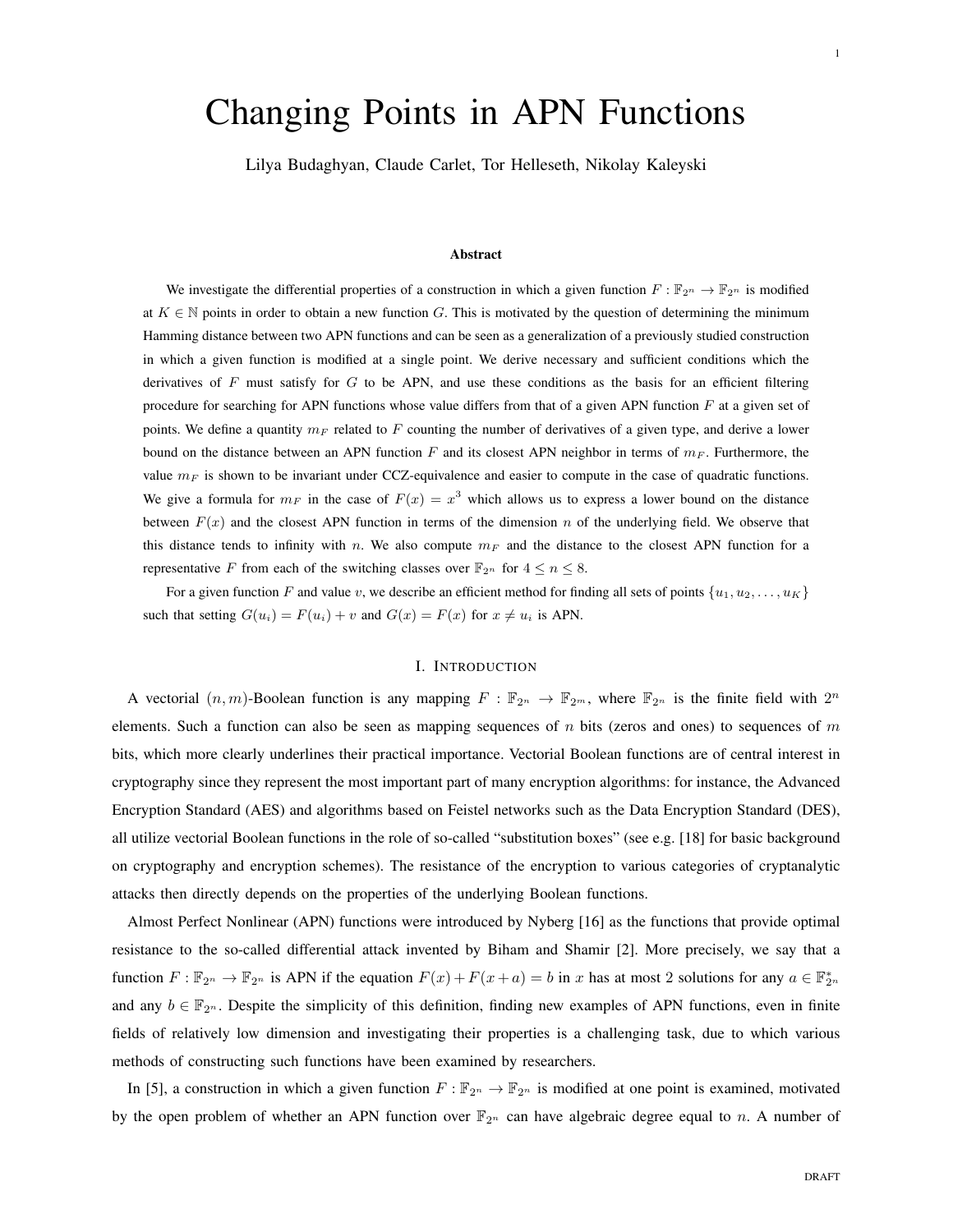nonexistence results are obtained in that paper, which support the conjecture that this is impossible. The idea of this construction is interesting in its own right, however, and it can naturally be generalized to the modification of more than one point.

The particular case of swapping, or exchanging, two points of a given function is already studied [19] in the context of constructing differentially 4-uniform permutations. The more general question of arbitrarily modifying the values of a given function at two points, as well as the construction of swapping two points in a more general context is investigated in [14]. Two main characterizations of the APN-ness of the modified function are obtained, one in terms of the power moments of the Walsh transform, and one in terms of the differential properties of the original function. We observed that if F and G are at distance two, then at most one of F and G can be AB, and at most one of them can be plateaued; furthermore, if the algebraic degree of say F is less than  $n - 1$ , then G can be neither AB nor plateaued (except for some trivially small dimensions of the finite field). In the case of swapping the values of a function at 0 and 1, we obtained a sufficient condition for disproving the APN-ness of G by computing a lower bound on the sum  $\sum_{y \in \mathbb{F}_{2^n}} \Delta_F(y, F(y) + 1) + \Delta_F(y + 1, F(y))$ . We also showed how to compute a lower bound on this quantity in the case of power functions.

In this paper, we consider the general case of arbitrarily changing  $K$  points. To be more accurate, given a function  $F: \mathbb{F}_{2^n} \to \mathbb{F}_{2^n}$ , some K distinct field elements  $u_1, \ldots, u_K \in \mathbb{F}_{2^n}$  and some K elements  $v_1, v_2, \ldots, v_K \in \mathbb{F}_{2^n}^*$ , we define G as

$$
G(x) = \begin{cases} F(u_i) + v_i & x = u_i \\ F(x) & x \notin \{u_1, u_2, \dots, u_K\} \end{cases}
$$

and try to find some correlation between the properties of  $F$  and those of  $G$ . We derive sufficient and necessary conditions that the derivatives of  $F$  must satisfy in order for  $G$  to be APN, and obtain an efficient filtering procedure for finding all possible values of  $v_1, v_2, \ldots, v_K$  in the case that  $u_1, u_2, \ldots, u_K$  are known. In the case when F is itself APN, we define the value  $m_F$ , which counts the number of derivatives of F satisfying a certain condition, and express a lower bound on the distance between F and the closest APN function in terms of  $m_F$ . We further demonstrate that  $m_F$  is invariant under CCZ-equivalence and that its computation is particularly efficient when  $F$ is quadratic. In addition, we show how an exact formula for  $m_F$  can be computed in the case of  $F(x) = x^3$ , and experimentally compute  $m_F$  for representatives from all switching classes in [13].

In the case when  $v_1 = v_2 = \cdots = v_K$ , we show how all possible combinations of points  $u_1, u_2, \ldots, u_K$ can be found (for all values of  $K$ ) by solving a system of linear equations. Note that constructions of the form  $G(x) = F(x) + vf(x)$  for  $f : \mathbb{F}_{2^n} \to \mathbb{F}_2$  have been investigated in [6], [13].

# II. PRELIMINARIES

#### *A. Representation of Vectorial Functions*

Given two positive integers n and m, a vectorial Boolean  $(n, m)$ -function, or simply  $(n, m)$ -function, is any function  $F: \mathbb{F}_2^n \to \mathbb{F}_2^m$ . It can be uniquely expressed in the so-called *algebraic normal form* (ANF) as follows [8]:

$$
F(x_1, x_2, \cdots, x_n) = \sum_{I \subseteq \{1, 2, ..., n\}} a_I (\prod_{i \in I} x_i) = \sum_{I \subseteq \{1, 2, ..., n\}} a_I x^I, a_I \in \mathbb{F}_2^m.
$$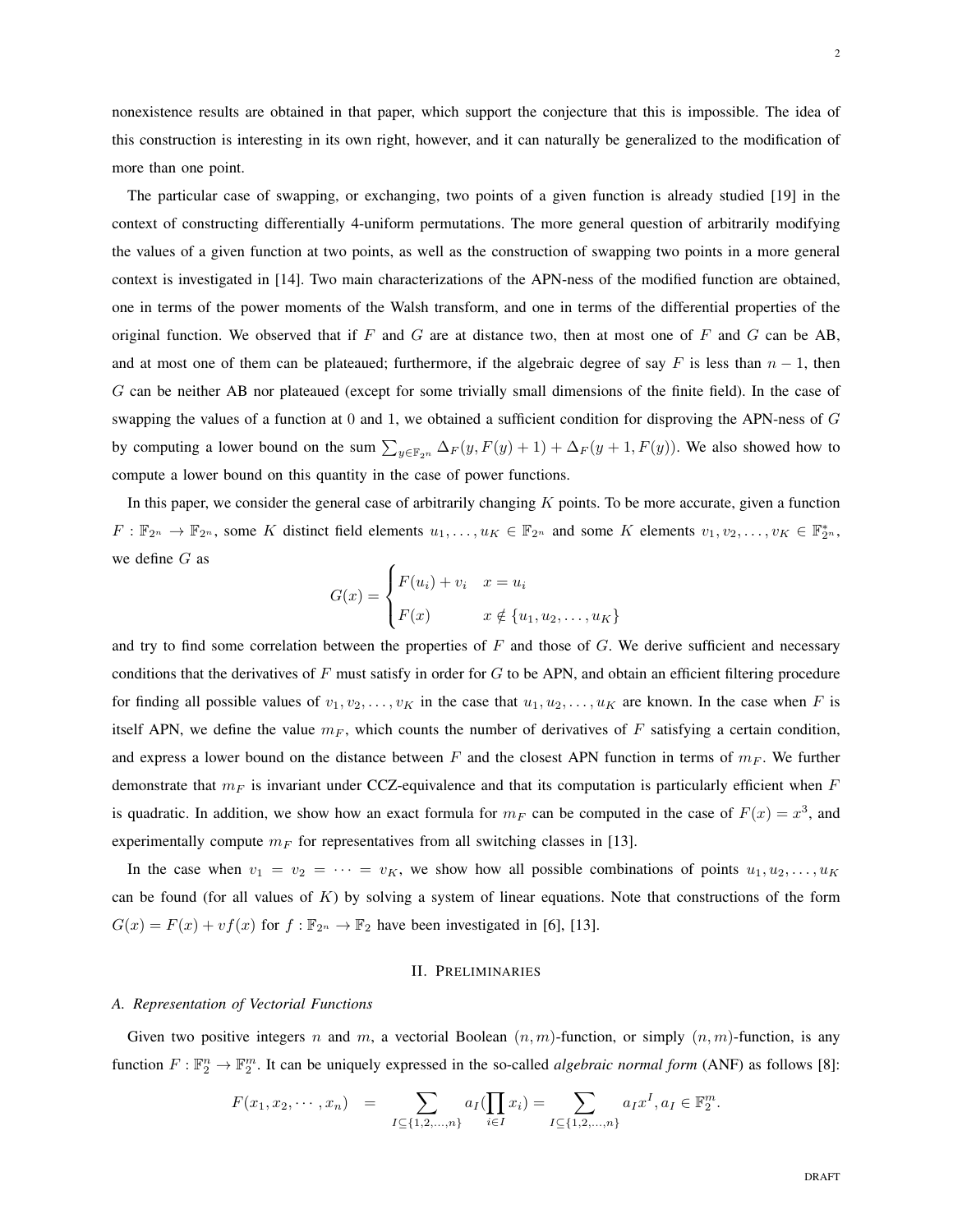$$
\deg(F) = \max\{|I| : a_I \neq (0, 0, \cdots, 0), I \subseteq \{1, 2, \cdots, n\}\}.
$$

Clearly,  $deg(F) \leq n$ .

Vectorial Boolean  $(n, 1)$ -functions, i.e. functions of the form  $f : \mathbb{F}_{2^n} \to \mathbb{F}_2$ , are called simply *Boolean functions*. When  $m = n$  it is often more convenient to identify the vector space  $\mathbb{F}_2^n$  with the finite field  $\mathbb{F}_{2^n}$ . Note that any basis  $\{e_1, e_2, \dots, e_n\}$  for  $\mathbb{F}_{2^n}$ , viewed as a vector space over  $\mathbb{F}_2$ , determines a correspondence between  $\mathbb{F}_{2^n}$ and  $\mathbb{F}_2^n$  via  $x = \sum_{i=1}^n x_i e_i$ . The algebraic degree does not depend on the choice of the basis since any change of basis corresponds to a linear permutation. Then any  $(n, n)$ -function has a unique representation as a univariate polynomial over  $\mathbb{F}_{2^n}$  of the form

$$
F(x) = \sum_{i=0}^{2^n - 1} a_i x^i, a_i \in \mathbb{F}_{2^n}.
$$

Let  $x = \sum_{i=1}^{n} x_i e_i$  and  $i = \sum_{s=0}^{n-1} i_s 2^s$  where  $i_s \in \{0, 1\}$ . Then F can be rewritten as

$$
F(x) = \sum_{i=0}^{2^{n}-1} a_{i} \left(\sum_{i=1}^{n} x_{i} e_{i}\right)^{i} = \sum_{i=0}^{2^{n}-1} a_{i} \prod_{s=0}^{n-1} \left(\sum_{i=1}^{n} x_{i} e_{i}^{2^{s}}\right)^{i_{s}}
$$

which is exactly the ANF of F. Moreover, let  $w_2(i) = \sum_{s=0}^{n-1} i_s$  denote the 2-weight of i, where  $0 \le i \le 2^n - 1$ has binary expansion  $i = \sum_{s=0}^{n-1} 2^{s} i_s$ . Then the algebraic degree of F in univariate polynomial form is equal to

$$
deg(F) = \max\{w_2(i) : a_i \neq 0, 0 \le i \le 2^n - 1\}.
$$

#### *B. Almost Perfect Nonlinear Functions and Bent Functions*

Let F be a function from  $\mathbb{F}_{2^n}$  to itself. The *derivative of* F *in direction* a for any  $a \in \mathbb{F}_{2^n}$  is the function  $D_aF : \mathbb{F}_{2^n} \to \mathbb{F}_{2^n}$  defined as

$$
D_a F(x) = F(x) + F(a + x).
$$

The *differential sets*  $H_aF$  are the image sets of the derivatives of F, i.e. the sets

$$
H_aF = \{D_aF(x) : x \in \mathbb{F}_{2^n}\} = \{F(x) + F(a+x) : x \in \mathbb{F}_{2^n}\}.
$$

Alongside the derivatives  $D_aF$ , we define the *shifted derivative*  $D_a^{\beta}F$  of F *in direction* a *with shift*  $\beta$ , which is a function over  $\mathbb{F}_{2^n}$  defined as

$$
D_a^{\beta}F(x) = D_aF(x) + F(a + \beta) = F(x) + F(a + x) + F(a + \beta)
$$

for any fixed  $a, \beta \in \mathbb{F}_{2^n}$ . The *shifted differential sets*  $H_a^{\beta}F$  are then the image sets of the shifted derivatives, i.e.

$$
H_a^{\beta} F = \{ D_a^{\beta} F(x) : x \in \mathbb{F}_{2^n} \} = \{ F(x) + F(a+x) + F(a+\beta) : x \in \mathbb{F}_{2^n} \}.
$$

For any  $a, b \in \mathbb{F}_{2^n}$ , define  $\Delta_F(a, b) = |\{x \in \mathbb{F}_{2^n} : F(x + a) + F(x) = b\}|$ ; that is,  $\Delta_F(a, b)$  is the number of solutions x of the equation  $D_aF(x) = b$  for some given a and b. Then the *differential uniformity* of F is defined as

$$
\Delta_F = \max\{\Delta_F(a, b) : a, b \in \mathbb{F}_{2^n}, a \neq 0\}.
$$

3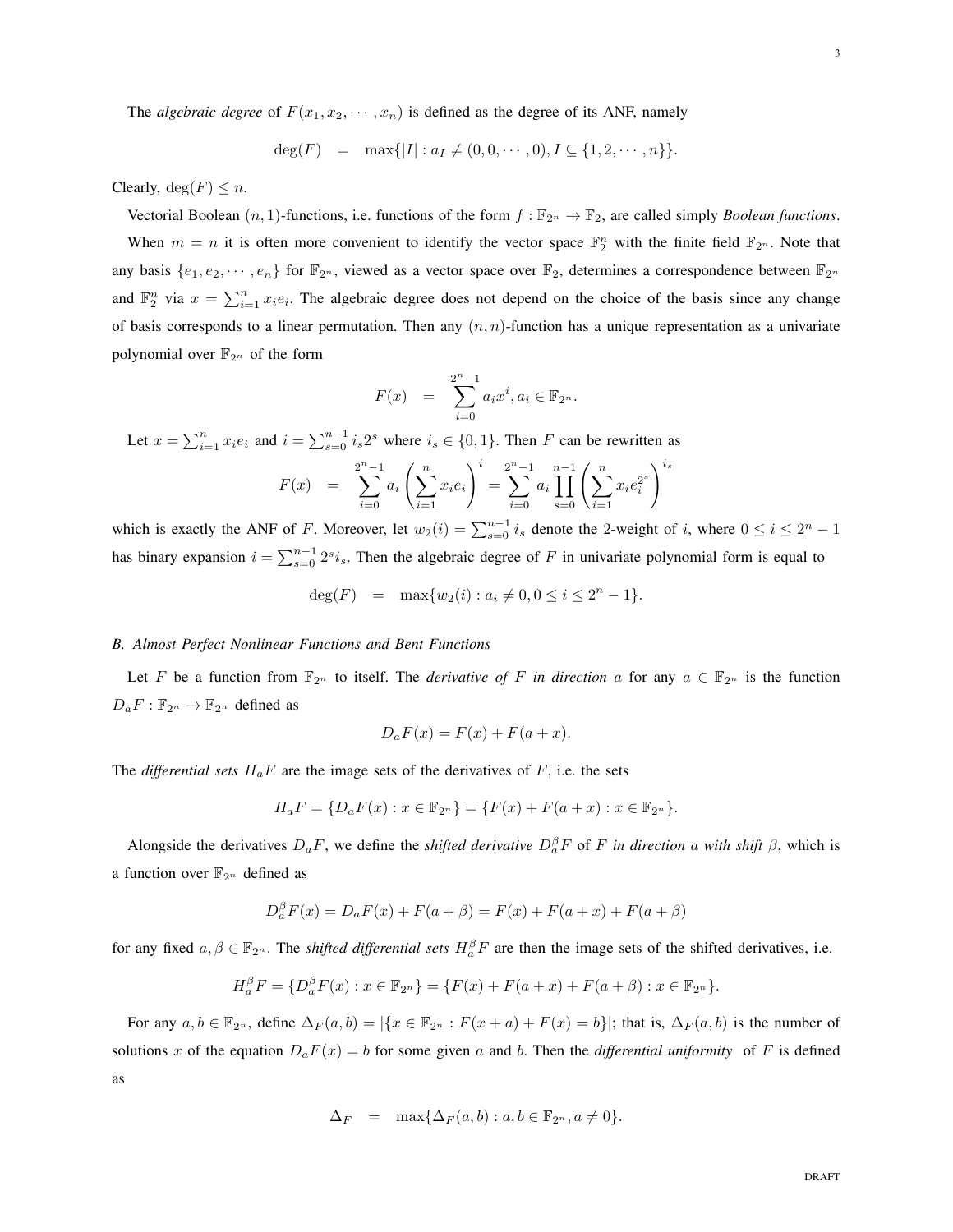Note that the same definition of differential uniformity can be extended to functions  $F : \mathbb{F}_{2^m} \to \mathbb{F}_{2^n}$  between fields of different dimensions. A *perfect nonlinear* (PN) function is one whose differential uniformity is 2<sup>n-m</sup>; as observed above, for  $n = m$  such functions cannot exist. In fact, PN functions are the same as bent functions (briefly discussed below) and do not exist whenever  $m > n/2$  [17].

APN functions over  $\mathbb{F}_{2^n}$  can be characterized in several different ways. In this paper, we mainly focus on characterizations by means of the differential properties of the functions but also using the power moments of their Walsh transform. The Walsh transform of a Boolean function  $f : \mathbb{F}_{2^n} \to \mathbb{F}_2$  is defined as

$$
W_f(a) = \sum_{x \in \mathbb{F}_{2^n}} (-1)^{f(x) + \text{Tr}_1^n(ax)}, \quad a \in \mathbb{F}_2,
$$

where  $\text{Tr}_k^n(x) = \sum_{i=0}^{n-1} x^{2^{ki}}$  is the trace function from  $\mathbb{F}_{2^n}$  to its subfield  $\mathbb{F}_{2^k}$ . Also useful is the inverse Walsh transform formula, namely

$$
\sum_{a \in \mathbb{F}_{2^n}} W_f(a) = 2^n (-1)^{f(0)}.
$$
 (1)

The Walsh transform of an (n, m)-function is defined in terms of the Walsh transform of its *component functions*  $\text{Tr}_{1}^{m}(bF(x))$  for  $b \in \mathbb{F}_{2^m}^{*}$  as

$$
W_F(a, u) = \sum_{x \in \mathbb{F}_{2^n}} (-1)^{\text{Tr}_1^m(uF(x)) + \text{Tr}_1^n(ax)}.
$$

For convenience, we introduce the "equality indicator"  $I(A, B)$ , where A and B are some arbitrary expressions, defined as

$$
I(A, B) = \begin{cases} 1 & A = B \\ 0 & A \neq B. \end{cases}
$$

The characteristic function of the set S is denoted by  $1_S(x)$  and is defined as

$$
1_S(x) = \begin{cases} 1 & x \in S \\ 0 & x \notin S. \end{cases}
$$

For a finite set  $S = \{s_1, s_2, \ldots, s_k\}$  we will use  $1_{s_1, s_2, \ldots, s_k}(x)$  as shorthand for  $1_{\{s_1, s_2, \ldots, s_k\}}(x)$ .

The following characterizations of APN functions by means of the power moments of their Walsh transform are often very useful in the investigation of APN functions.

**Lemma 1** (see e.g. [12]). Let F be an  $(n, n)$ -function. Then F is APN if and only if

$$
\sum_{a \in \mathbb{F}_{2^n}} \sum_{u \in \mathbb{F}_{2^n}^*} W_F^4(a, u) = 2^{3n+1} (2^n - 1).
$$

**Lemma 2** ([8]). Let F be an APN function over  $\mathbb{F}_{2^n}$  satisfying  $F(0) = 0$ . Then

$$
\sum_{a,b \in \mathbb{F}_{2^n}} W_F^3(a,b) = 3 \cdot 2^{3n} - 2^{2n+1}.
$$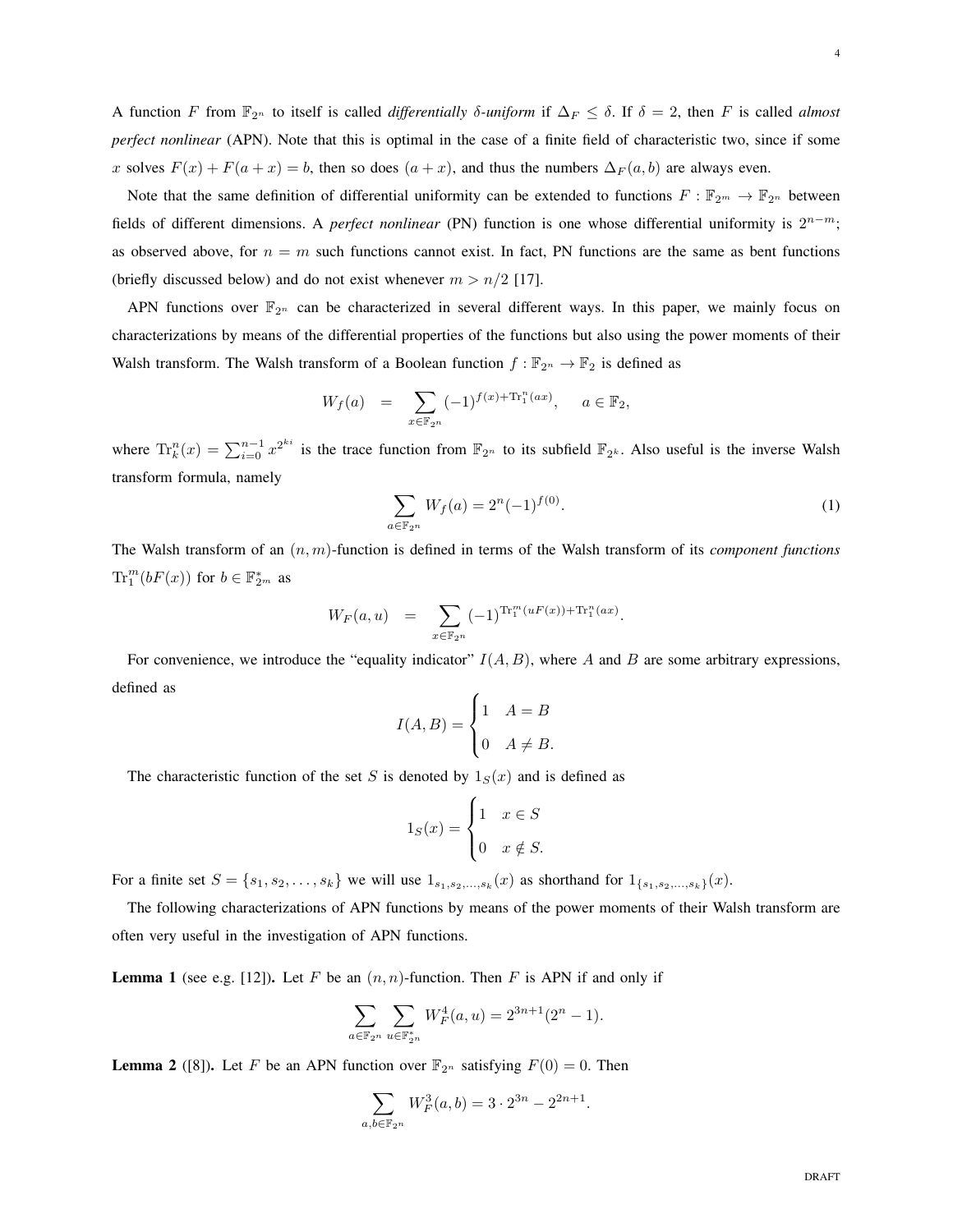Note that while Lemma 2 expresses only a necessary condition for  $F$  to be APN in the general case, in the case of a plateaued function  $F$  this condition becomes necessary and sufficient [9].

The following lemma provides an alternative characterization of the APN-ness of a vectorial Boolean function in terms of the second power moments of its derivatives.

**Lemma 3.** [1] A function F over  $\mathbb{F}_{2^n}$  is APN in and only if for all  $a \in \mathbb{F}_{2^n}^*$  we have

$$
\sum_{b \in \mathbb{F}_{2^n}} W_{D_a F}(0, b)^2 = 2^{2n+1}.
$$
 (2)

The nonlinearity  $N_F$  of an  $(n, m)$ -function F is the minimum Hamming distance between its component functions and the affine functions. The nonlinearity of any  $(n, m)$ -function satisfies the so-called covering radius bound  $N_F \leq 2^{n-1} - 2^{n/2-1}$ . The nonlinearity can be expressed as

$$
N_F = 2^{n-1} - \frac{1}{2} \max_{a \in \mathbb{F}_{2^m}^*, u \in \mathbb{F}_{2^n}^*} |W_F(a, u)|.
$$
 (3)

Functions meeting this bound are called *bent*. These coincide with the class of PN functions and exist only for  $m \leq n/2$  [17]. In particular, for  $m = n$ , which is our case of interest, bent functions do not exist.

When *n* is odd, the optimal  $(n, n)$ -functions from the point of view of nonlinearity are the almost bent functions. An  $(n, n)$ -function F is called *almost bent* (AB) if it satisfies  $W_F(a, u) \in \{0, \pm 2^{(n+1)/2}\}\)$  for all  $a \in \mathbb{F}_{2^n}$  and nonzero  $u \in \mathbb{F}_{2^n}^*$ . Any AB function is APN, but not vice versa. However, for n odd, every quadratic APN function is also AB [10]; more generally, every plateaued APN function is also AB.

# *C. Plateaued Functions*

A *plateaued* Boolean function is a function from  $\mathbb{F}_{2^n}$  to  $\mathbb{F}_2$  whose Walsh transform takes values from  $\{0, \pm \mu\}$ for some positive integer  $\mu$ , which is called the *amplitude* of the plateaued Boolean function. Plateaued Boolean functions were introduced by Zheng and Zhang and were shown to possess various desirable cryptographic characteristics [20]. More generally, for an  $(n, n)$ -function, Carlet introduced the following two notions in [8], [9].

**Definition 1.** An  $(n, n)$ -function F is called *plateaued* if all its component functions  $Tr_1^n(uF(x))$ ,  $u \neq 0$ , are plateaued, with possibly different amplitudes.

**Definition 2.** An  $(n, n)$ -function F is called *plateaued with single amplitude* if all its component functions are plateaued with the same amplitude.

Note that the amplitude of a plateaued Boolean function f should be a power of two whose exponent is at least  $\frac{n}{2}$ due to the well-known *Parseval's identity*  $\sum_{a \in \mathbb{F}_{2^n}} W_f^2(a) = 2^{2n}$ . Moreover, the distribution of its Walsh transform can be determined as follows.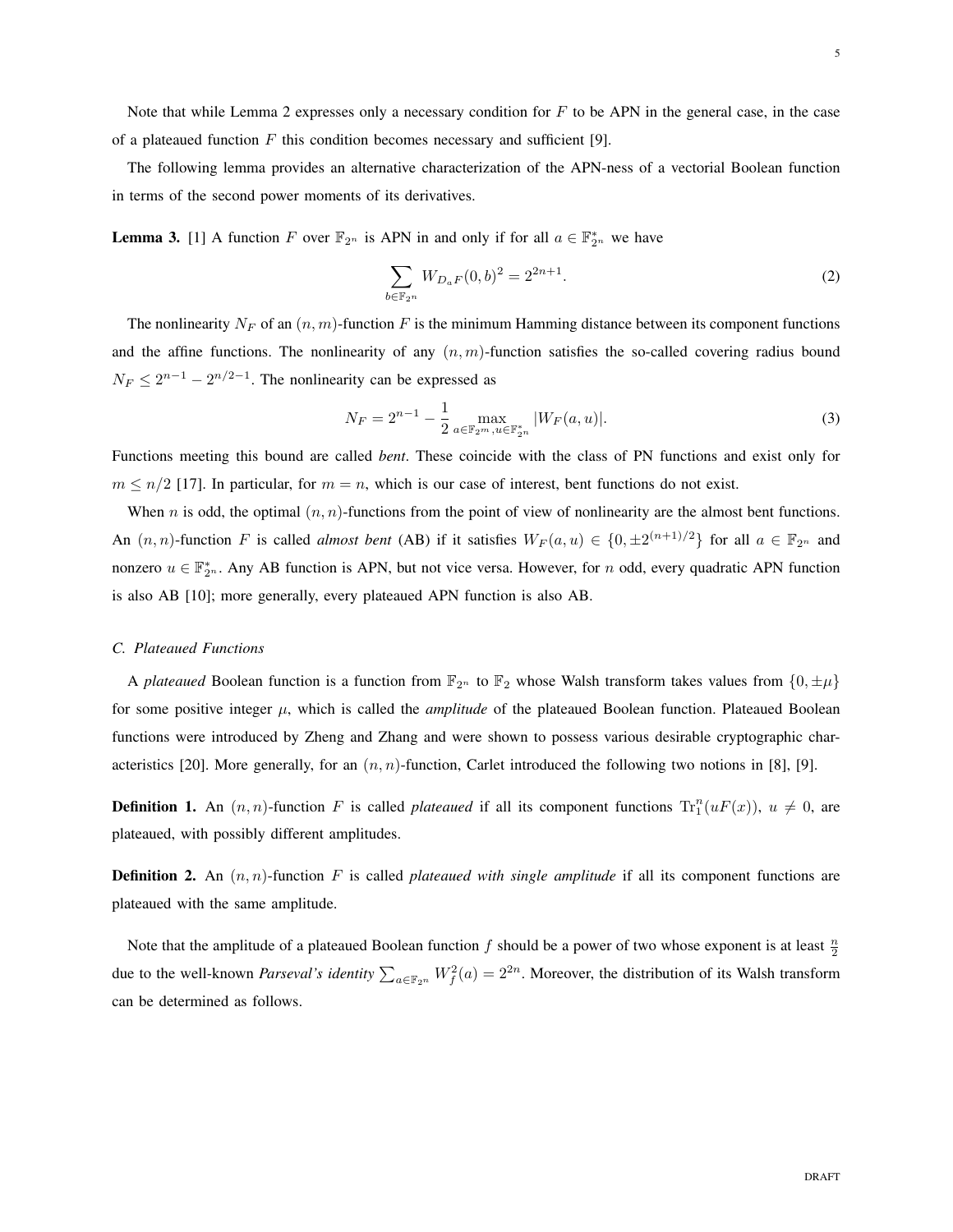**Lemma 4.** ([5]) Let f be a plateaued Boolean function over  $\mathbb{F}_{2^n}$  with amplitude  $2^{\lambda}$ . Then the distribution of its Walsh transform values is given by

| Walsh Transform Value   | Frequency                                      |
|-------------------------|------------------------------------------------|
|                         | $2^n - 2^{2n-2\lambda}$                        |
| $\mathcal{D}^{\lambda}$ | $2^{2n-2\lambda-1}+(-1)^{f(0)}2^{n-\lambda-1}$ |
| $-2\lambda$             | $2^{2n-2\lambda-1}-(-1)^{f(0)}2^{n-\lambda-1}$ |

and we have  $\sum_{a \in \mathbb{F}_{2^n}} W_f^3(a) = (-1)^{f(0)} 2^{n+2\lambda}$  and  $\sum_{a \in \mathbb{F}_{2^n}} W_f^4(a) = 2^{2n+2\lambda}$ .

Since the algebraic degree of a Boolean plateaued function in n variables with amplitude  $2^{\lambda}$  is upper bounded by  $n-\lambda+1$  [15] the algebraic degree of a plateaued  $(n, n)$ -function F is upper bounded by  $\max_{u \in \mathbb{F}_{2^n}^*} (n-\lambda_u+1)$ where  $2^{\lambda_u}$  is the amplitude of  $Tr_1^n(uF(x))$ ,  $u \neq 0$ . Since there exists no bent  $(n, n)$ -function, this maximum is less than or equal to  $n - (n + 1)/2 + 1 = (n + 1)/2$ . Hence a plateaued function can have algebraic degree n only if  $n \leq 1$  and algebraic degree  $n-1$  only if  $n \leq 3$ .

**Lemma 5.** Let F be a plateaued function over  $\mathbb{F}_{2^n}$ . If  $deg(F) = n$  then  $n \leq 1$ , and if  $deg(F) = n-1$  then  $n \leq 3$ .

# *D. Equivalence Relations of Functions*

There are several equivalence relations of functions for which differential uniformity and nonlinearity are invariant. Due to these equivalence relations, having only one APN (respectively, AB) function, one can generate a huge class of APN (respectively, AB) functions.

Two functions F and F' from  $\mathbb{F}_{2^n}$  to  $\mathbb{F}_{2^n}$  are called

- *affine equivalent* (*linear equivalent*) if  $F' = A_1 \circ F \circ A_2$ , where the mappings  $A_1$  and  $A_2$  are affine (linear) permutations of  $\mathbb{F}_{2^n}$ ;
- *extended affine equivalent* (EA-equivalent) if  $F' = A_1 \circ F \circ A_2 + A$ , where the mappings  $A, A_1, A_2 : \mathbb{F}_{2^n} \to \mathbb{F}_{2^n}$ are affine, and  $A_1$ ,  $A_2$  are permutations;
- *Carlet-Charpin-Zinoviev equivalent* (CCZ-equivalent) if for some affine permutation  $\mathcal L$  of  $\mathbb F_{2^n}\times\mathbb F_{2^n}$  the image of the graph of F is the graph of F', that is,  $\mathcal{L}(G_F) = G_{F'}$  where  $G_F = \{(x, F(x)) : x \in \mathbb{F}_{2^n}\}\$ and  $G_{F'} = \{(x, F'(x)) : x \in \mathbb{F}_{2^n}\}.$

Although different, these equivalence relations are related. It is obvious that linear equivalence is a particular case of affine equivalence, and that affine equivalence is a particular case of EA-equivalence. As shown in [10], EA-equivalence is a particular case of CCZ-equivalence and every permutation is CCZ-equivalent to its inverse. The algebraic degree of a function (if it is not affine) is invariant under EA-equivalence but, in general, it is not preserved by CCZ-equivalence. Let us recall why the structure of CCZ-equivalence implies this: for a function F from  $\mathbb{F}_{2^n}$ to  $\mathbb{F}_{2^n}$  and an affine permutation  $\mathcal{L}(x, y) = (L_1(x, y), L_2(x, y))$  of  $\mathbb{F}_{2^n} \times \mathbb{F}_{2^n}$ , where  $L_1, L_2 : \mathbb{F}_{2^n} \times \mathbb{F}_{2^n} \to \mathbb{F}_{2^n}$ , we have

$$
\mathcal{L}(G_F) = \{ (F_1(x), F_2(x)) : x \in \mathbb{F}_{2^n} \}
$$
\n(4)

where  $F_1(x) = L_1(x, F(x))$  and  $F_2(x) = L_2(x, F(x))$ .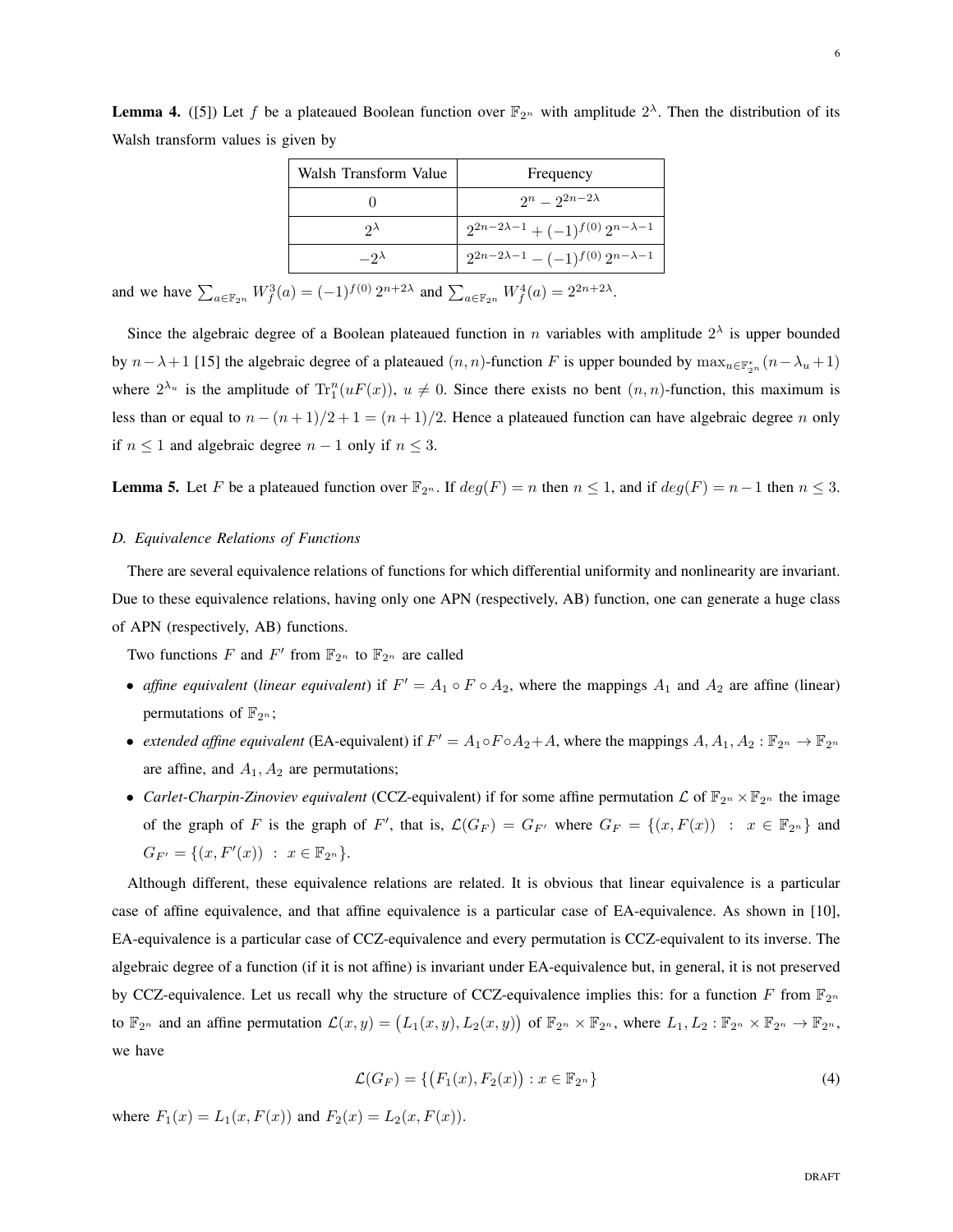Note that  $\mathcal{L}(G_F)$  is the graph of a function if and only if  $F_1$  is a permutation. The function CCZ-equivalent to F whose graph equals  $\mathcal{L}(G_F)$  is then  $F' = F_2 \circ F_1^{-1}$ . The composition by the inverse of  $F_1$  modifies the algebraic degree in general, except, for instance, when  $L_1(x, y)$  depends only on x, which corresponds to EA-equivalence of  $F$  and  $F'$  [7].

**Proposition 1.** [7] Let F and F' be functions from  $\mathbb{F}_2^n$  to itself. The function F' is EA-equivalent to the function F or to the inverse of F (if it exists) if and only if there exists an affine permutation  $\mathcal{L} = (L_1, L_2)$  on  $\mathbb{F}_2^{2n}$  such that  $\mathcal{L}(G_F) = G_{F'}$  and  $L_1$  depends only on one variable, i.e.  $L_1(x, y) = L(x)$  or  $L_1(x, y) = L(y)$ .

It is worth examining some properties that remain invariant under CCZ-equivalence. Let the functions  $F$  and  $F'$ be CCZ-equivalent. Then

- $\{\Delta_F(a, b): a, b \in \mathbb{F}_{2^n}, a \neq 0\} = \{\Delta_{F'}(a, b): a, b \in \mathbb{F}_{2^n}, a \neq 0\}$  [4];
- if  $F$  is APN then  $F'$  is APN too;
- $N_F = N_{F'}$  [10];
- if  $F$  is AB then  $F'$  is AB too;
- if F is plateaued with single amplitude  $\lambda$  then F' is plateaued with the same single amplitude  $\lambda$ .

If F is plateaued with different amplitudes then  $F'$  is not necessarily plateaued: it can happen that  $F'$  has no plateaued components at all. However, if F and  $F'$  are EA-equivalent then  $F'$  is plateaued with the same multi-set of amplitudes.

# III. CHANGING POINTS IN GENERAL

The properties of a construction that involves changing the value of a given function  $F$  at one point in order to obtain a new function G are investigated in [5]. More precisely, given a function F over  $\mathbb{F}_{2^n}$ , the construction is performed by defining a new function  $G$  over the same field by

$$
G(x) = \begin{cases} F(x) & x \neq u \\ v & x = u \end{cases}
$$

for some fixed elements  $u, v \in \mathbb{F}_{2^n}$ . Since G can be written as  $G(x) = F(x) + (F(u) + v)(1 + (x + u)^{2^n - 1})$ , it is easy to see that the algebraic degree of  $F$  or  $G$  must be equal to  $n$ ; furthermore, any function  $G$  of algebraic degree n can be written in this form for some  $F$  of algebraic degree less than n. Indeed, the motivation behind the study of this construction is the unresolved questions of whether APN functions of algebraic degree  $n$  can exist over  $\mathbb{F}_{2^n}$ ; the authors investigate the possibility of obtaining an APN function G using the construction, with particular attention being paid to the case when  $F$  is itself APN. Two main characterizations for the APN-ness of  $G$  are obtained in [5], one involving the Walsh coefficients of F, and one based on the properties of the derivatives  $D_aF$ of F. These characterizations are then applied in order to conclude that any  $G$  obtained by such a one-point change from a given F which is a power, plateaued, quadratic or almost bent function cannot be APN, except possibly for  $n \leq 2$  in the case of plateaued functions. For instance,  $F(x) = x$  is plateaued and  $G(x) = F(x) + x^{2^{n}-1} = x^3 + x$ is APN over  $\mathbb{F}_{2^2}$ ; in the case of power, quadratic and almost bent functions, we only have trivial examples over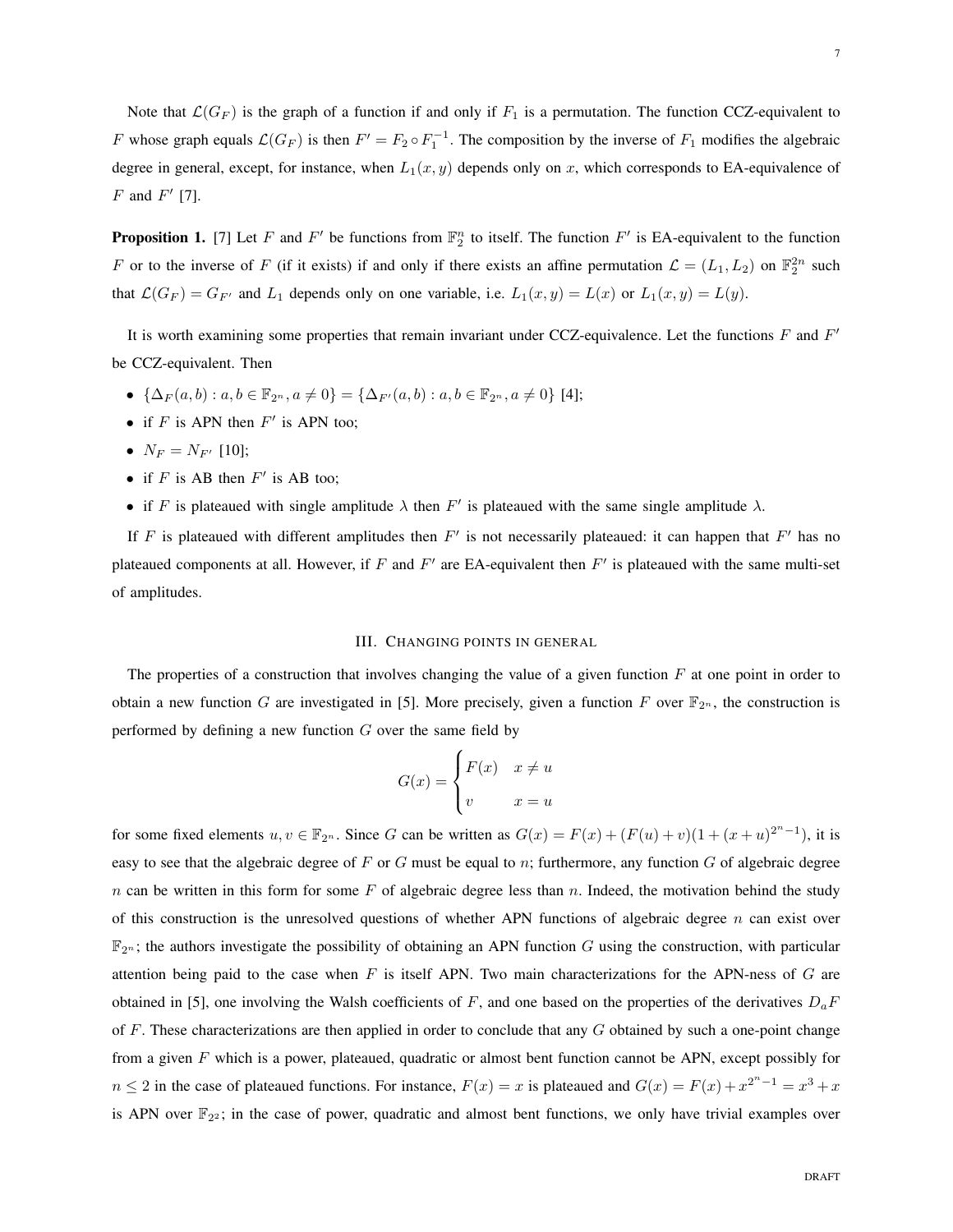$\mathbb{F}_2$ , e.g.  $F(x) = x$  and  $G(x) = 0$ . A number of additional non-existence results are also shown, which support the conjecture that no APN function of algebraic degree n may exist over  $\mathbb{F}_{2n}$ ; nonetheless, the question in general remains open.

The idea of investigating pairs of functions at a small distance to one another is interesting per se, and the aforementioned construction can be naturally extended so that the value of  $F$  is changed at more than one point. In the following we investigate whether, and under what conditions, it is possible to obtain an APN function by changing the values of *multiple* points in a given APN function F. More precisely, given K distinct elements  $u_1, u_2, \ldots, u_K$  from  $\mathbb{F}_{2^n}$  and K arbitrary elements  $v_1, v_2, \ldots, v_K$  from  $\mathbb{F}_{2^n}$ , we are interested in the APN-ness of the function

$$
G(x) = F(x) + \sum_{i=1}^{K} 1_{u_i}(x)v_i = F(x) + \sum_{i=1}^{K} (1 + (x + u_i)^{2^n - 1})v_i
$$
\n(5)

whose value coincides with the value of F on all points  $x \notin \{u_1, u_2, \dots, u_K\}$  and satisfies  $G(u_i) = F(u_i) + v_i$ for  $i \in \{1, 2, ..., K\}$ .

In order to facilitate the following discussion, we introduce some notation related to the construction. We denote by U the set  $U = \{u_1, u_2, \dots, u_K\}$  of points whose value will change. For a given element  $a \in \mathbb{F}_{2^n}$ , we denote by  $a + U$  the set  $\{a + u : u \in U\}$ . For any given natural number n, we denote  $[n] = \{1, 2, ..., n\}$ ; in particular, [K] is the set of indices of the points from U. Given some derivative direction  $a \in \mathbb{F}_{2^n}^*$ , we define  $P_a$  as the set of pairs

$$
P_a = \{(i, j) \in [K]^2 : i < j, u_i + u_j = a\}.\tag{6}
$$

Note that every set  $P_a$  for  $a \in \mathbb{F}_{2^n}^*$  defines a partition of the set of all pairs  $\{(i,j) \in [K]^2 : i < j\}$ .

For the purpose of the following discussion, we want to partition the elements u from U satisfying  $a + u \in U$ into two sets, say  $U_1$  and  $U_2$ , such that  $x \mapsto a + x$  is a bijection between  $U_1$  and  $U_2$ . Then in the analysis we are going to use only one of those sets, say  $U_1$ . One convenient way of performing such a partition is by means of the domain and range of the function  $p_a$  as defined below.

The set  $P_a$  can be viewed as the graph of a function (since a given index i clearly cannot belong to more than one pair in  $P_a$ ) whose domain and range are subsets of [K]. Let  $p_a$  be the function corresponding to this graph. We denote by  $Dom(p_a)$ , resp.  $Rng(p_a)$  the domain, resp. range of  $p_a$ . For convenience, we also define  $All(p_a) = Dom(p_a) \cup Rng(p_a).$ 

Given some index  $i \in Dom(p_a)$ , i.e. such that  $a + u_i = u_j$  for some  $j \in [K]$ , we can express the index j as  $j = p_a(i)$ . However, if  $i \in Rng(p_a)$  instead, we have to express j as  $j = p_a^{-1}(i)$ . Due to the domain and range of  $p_a$  being disjoint, we can define a mapping  $\overline{p_a}$  :  $All(p_a) \rightarrow All(p_a)$  as

$$
\overline{p_a}(i) = \begin{cases} p_a(i) & i \in Dom(p_a) \\ p_a^{-1}(i) & i \in Rng(p_a) \end{cases} \tag{7}
$$

with  $Dom(\overline{p_a}) = Rng(\overline{p_a}) = All(p_a)$  which provides us with a more natural notation.

Since the definition of an APN function is given in terms of differential equations, a natural way to investigate the properties of G is to examine the derivatives  $D_aG$  and their relation to the derivatives  $D_aF$  of F. From the definition of G given by (5) we can immediately see that for any  $a \in \mathbb{F}_{2^n}^*$ , the derivative  $D_aG$  takes the form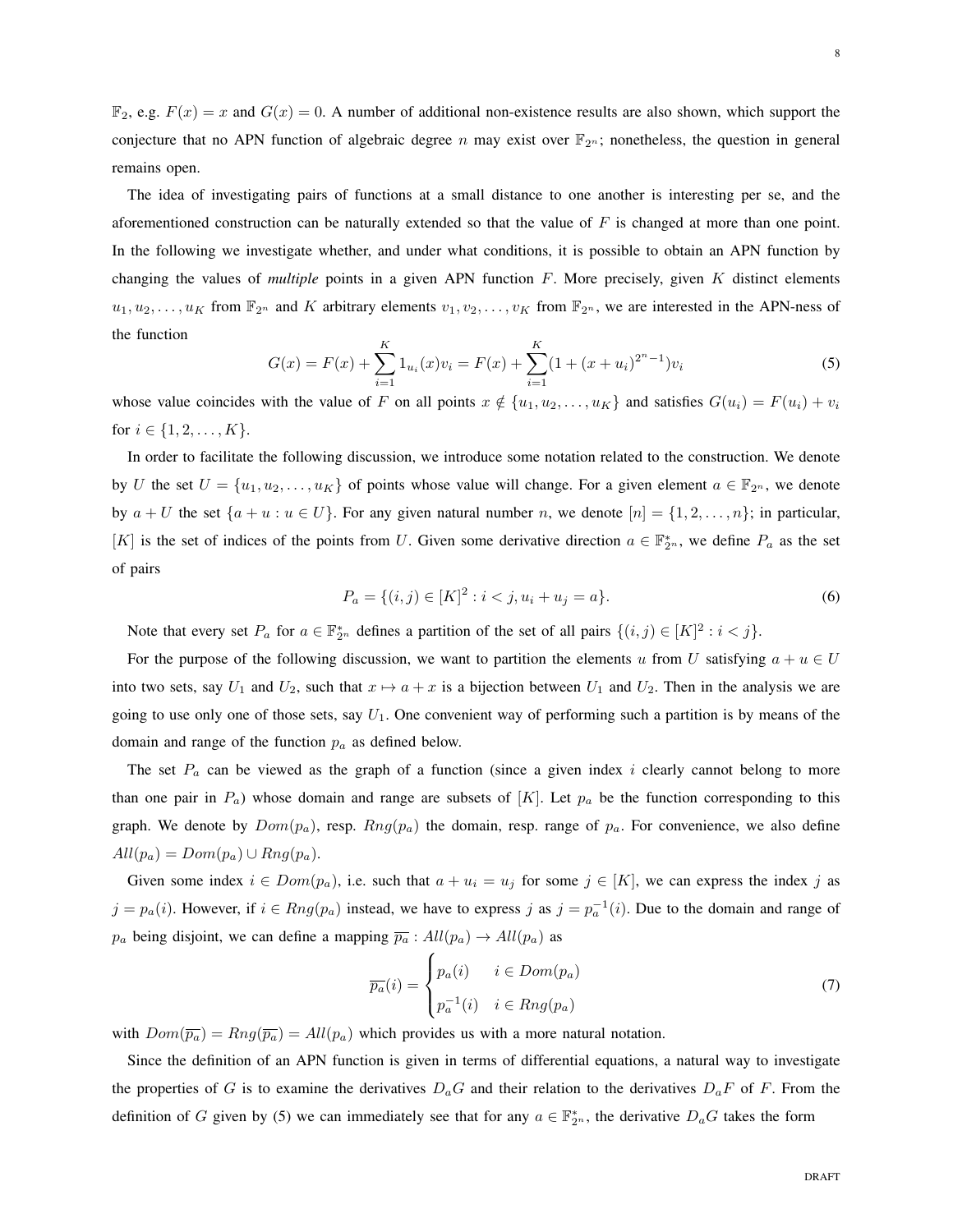$$
D_a G(x) = D_a F(x) + \sum_{i=1}^{K} 1_{u_i, a+u_i}(x) v_i.
$$
\n(8)

Although all the points  $u_i$  are assumed distinct, it is possible that for some  $i \neq j$  we will have  $a + u_i = u_j$  and the sets  $\{u_i, a + u_i\}$  and  $\{u_j, a + u_j\}$  will coincide. This can be seen more easily if (8) is written in the form

$$
D_a G(x) = D_a F(x) + \sum_{i \in Dom(p_a)} 1_{u_i, u_{p_a(i)}}(x)(v_i + v_{p_a(i)}) + \sum_{i \notin All(p_a)} 1_{u_i, a + u_i}(x)v_i.
$$
\n(9)

A characterization of the conditions under which  $G$  is APN can be derived immediately from  $(8)$  and the definition of an APN function by examining under what conditions a triple of elements  $(a, x, y) \in \mathbb{F}_{2^n}^3$  with  $a \neq 0$ ,  $D_aG(x) = D_aG(y)$  and  $x + y \neq 0$ , a may exist.

**Proposition 2.** Let  $F : \mathbb{F}_{2^n} \to \mathbb{F}_{2^n}$  be a vectorial Boolean function, let  $u_1, u_2, \ldots, u_K$  be K distinct points from  $\mathbb{F}_{2^n}$  and let  $v_1, v_2, \ldots, v_K$  be K arbitrary elements from  $\mathbb{F}_{2^n}$ . Then the function

$$
G(x) = F(x) + \sum_{i=1}^{K} 1_{u_i}(x)v_i
$$

is APN if and only if all of the following conditions are satisfied for every derivative direction  $a \in \mathbb{F}_{2^n}^*$ :

- (i)  $D_a F$  is 2-to-1 on  $\mathbb{F}_{2^n} \setminus (U \cup a + U);$
- (ii)  $D_a F(u_i) + D_a F(u_j) \neq v_i + v_j + v_{\overline{p_a}(i)} + v_{\overline{p_a}(j)}$  for  $i, j \in All(p_a)$  unless  $u_i = u_j$  or  $u_i + u_j = a;$
- (iii)  $D_a F(u_i) + D_a F(u_j) \neq v_i + v_j + v_{\overline{p_a}(i)}$  for  $i \in All(p_a), j \notin All(p_a);$
- (iv)  $D_aF(u_i) + D_aF(u_j) \neq v_i + v_j$  for  $i, j \notin All(p_a)$  unless  $u_i = u_j$ ;
- (v)  $D_a F(u_i) + D_a F(x) \neq v_i + v_{\overline{p_a}(i)}$  for  $i \in All(p_a), x \notin (U \cup a + U);$
- (vi)  $D_aF(u_i) + D_aF(x) \neq v_i$  for  $i \notin All(p_a), x \notin (U \cup a + U)$ .

*Proof.* Recall that G is APN if and only if there does not exist a triple  $(a, \bar{x}, \bar{y}) \in \mathbb{F}_{2^n}^3$  such that

$$
D_a G(\bar{x}) = D_a G(\bar{y})
$$

with  $a \neq 0$  and  $\bar{x} \notin {\bar{y}, a + \bar{y}}$ . Suppose that such a triple does exist. Then:

- 1) If neither  $\bar{x}$  nor  $\bar{y}$  belong to  $(U \cup a+U)$ , then  $D_aG(\bar{x}) = D_aF(\bar{x})$  and  $D_aG(\bar{y}) = D_aF(\bar{y})$  so that  $D_aG(\bar{x}) = D_aF(\bar{y})$  $D_aG(\bar{y})$  implies  $D_aF(\bar{x}) = D_aF(\bar{y})$ . Thus  $D_aF$  cannot be 2-to-1 over  $\mathbb{F}_{2^n} \setminus (U \cup a + U)$ . Conversely, if  $D_aF$  is 2-to-1 over  $\mathbb{F}_{2^n} \setminus (U \cup a + U)$ , this guarantees that no such triple can exist with  $\bar{x}, \bar{y} \notin (U \cup a + U)$ . This leads to the first condition.
- 2) If both  $\bar{x}$  and  $\bar{y}$  are points from U, say  $\bar{x} = u_i$  and  $\bar{y} = u_j$ , we examine three different cases depending on whether one, both or none of i and j are in  $All(p_a)$ :
	- a) If  $D_aG(u_i) = D_aG(u_j)$  with  $i, j \in All(p_a)$ , then we have  $D_aF(u_i) + v_i + v_{\overline{p_a}(i)} = D_aF(u_j) + v_j + v_{\overline{p_a}(j)}$ from the definition of G. If G is APN, this is possible only if  $u_i = u_j$  or  $u_i = a + u_j$ , which leads to the second condition.

9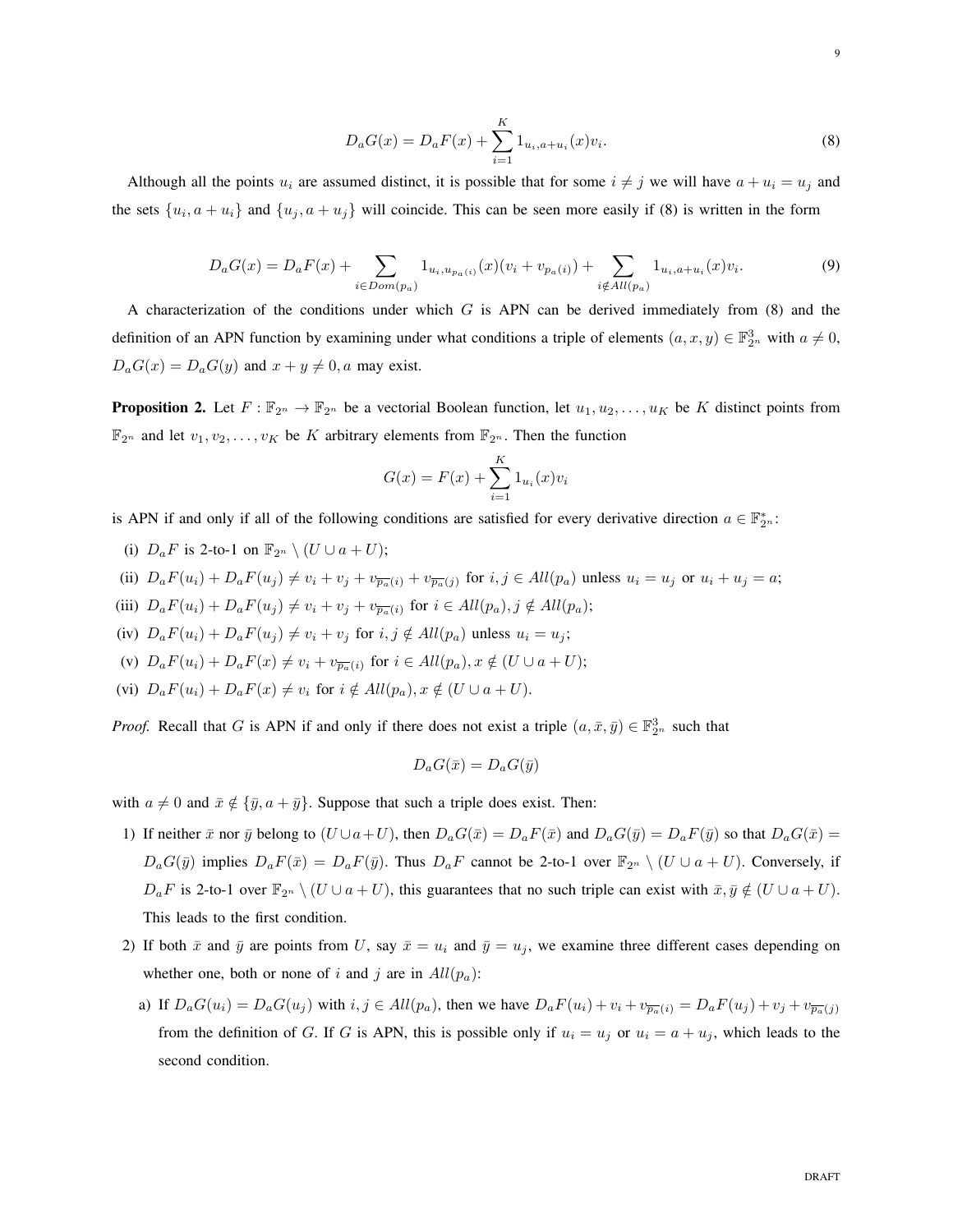- b) If say *i* is in  $All(p_a)$  but *j* is not, then  $D_aG(u_i) = D_aG(u_j)$  becomes  $D_aF(u_i) + D_aF(u_j) = v_i + v_j + v_{\overline{p_a}(i)}$ . Note that we cannot have  $u_i = u_j$  since i is in  $All(p_a)$  and j is in its complement, and neither can we have  $u_i + a = u_j$  since we assume  $j \notin All(p_a)$ . This leads to the third condition.
- c) If neither i nor j is in  $All(p_a)$ , then  $D_aG(u_i) = D_aG(u_j)$  becomes  $D_aF(u_i) + D_aF(u_j) = v_i + v_j$ ; this can occur if  $u_i = u_j$ , but  $u_i = a + u_j$  is impossible due to  $u_j \notin U$ . This yields the fourth condition.
- 3) In the remaining case, we assume that we have  $\bar{x} = u_i$  but  $\bar{y} \notin (U \cup a + U)$ . We examine two sub-cases:
	- a) If  $D_aG(u_i) = D_aG(\bar{y})$  with  $i \in All(p_a)$ , then  $D_aF(u_i) + D_aF(\bar{y}) = v_i + v_{\overline{p_a}(i)}$ . Since both  $u_i$  and  $u_i + a$ are in U, we cannot have  $u_i \in \{y, a + y\}$ . This yields the fifth condition.
	- b) If, conversely,  $D_aG(u_i) = D_aG(\bar{y})$  but  $i \notin All(p_a)$ , then we have  $D_aF(u_i) + D_aF(\bar{y}) = v_i$ . As before, we cannot have  $u_i \in {\{\bar{y}, a + \bar{y}\}}$ . This gives us the sixth and last condition.

The above conditions are clearly necessary for  $G$  to be APN, and they are also sufficient since if we have  $\Box$  $D_aG(\bar{x}) = D_aG(\bar{y})$ , then one of these conditions shows that  $\bar{x} = \bar{y}$  or  $\bar{x} = a + \bar{y}$ .

Condition (vi) of Proposition 2 can be equivalently expressed in terms of the shifted derivatives of  $F$  as in the following observation. This is slightly more intuitive in the sense that it allows us to consider the image of a single shifted derivative (instead of the sum of two derivatives as in the original formulation) and is used throughout the next section.

**Observation 1.** Assume the same notation as in Proposition 2. Then, if G is APN, any derivative direction  $a \in \mathbb{F}_{2^n}^*$ for which  $D_a^{u_i}F$  maps to  $F(u_i) + v_i$  must satisfy either

$$
D_a F(u_i) + D_a F(u_j) = D_a^{u_i} F(u_j) = F(u_i) + v_i
$$

for some  $i \neq j \in [K]$ , or

 $a + u_i \in U$ .

Characterizing the APN-ness of  $G$  is difficult in the general case due to the large number of choices for the points  $u_1, u_2, \ldots, u_K$  and shifts  $v_1, v_2, \ldots, v_K$ . For this reason, in the following sections we concentrate on various simplifications of this problem, e.g. by assuming that the points  $u_1, u_2, \ldots, u_K$  or the number K are fixed.

# IV. THE CASE OF FIXED  $u_1, u_2, \ldots, u_K$

If we fix the set  $U$  of points to change, we can use Observation 1 to dramatically reduce the number of potential candidate values for the shifts  $v_1, v_2, \ldots, v_K$ . Besides filtering out impossible candidates for the shifts  $v_i$ , this allows us to obtain a lower bound on the distance between a given APN function  $F$  and its closest APN neighbor. This lower bound is given in terms of the number of shifted derivatives of F that map to the different elements of  $\mathbb{F}_{2^n}$ . This quantity can be computed efficiently in practice and can be used to bound from below the number of points K that need to be changed in order to obtain an APN function G from such an  $F$ . Finally, we observe that this lower bound is invariant under CCZ-equivalence.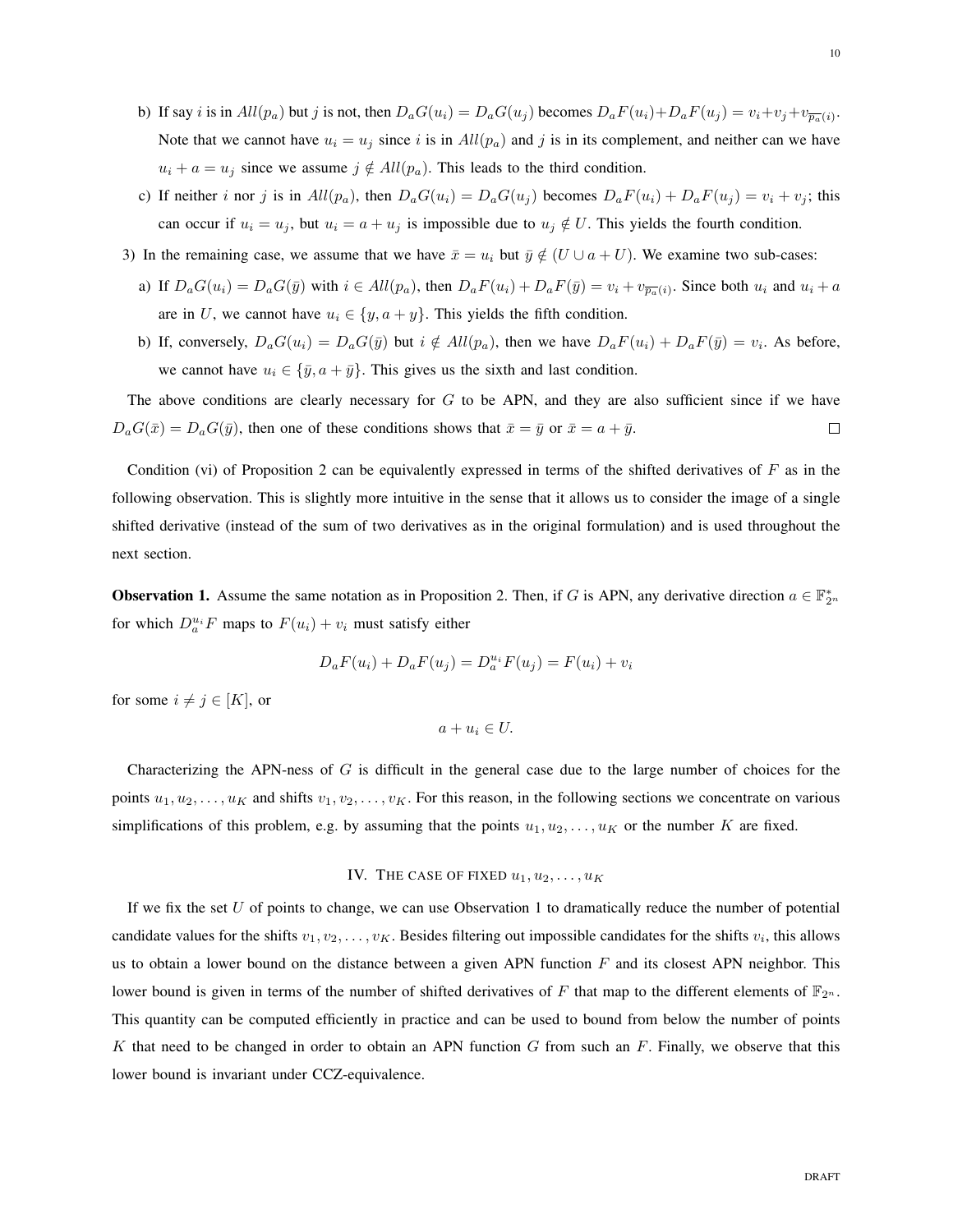### *A. Filtering out shift candidates*

We can immediately apply Observation 1 in practice by fixing some function F over  $\mathbb{F}_{2^n}$  along with K points  $u_1, u_2, \ldots, u_K$  and then, for every  $i \in [K]$ , making a list of all values  $\overline{v} \in \mathbb{F}_{2^n}$  for which setting  $v_i = \overline{v}$  violates the necessary condition from the proposition. Then only values  $v_i$  which are not in this list have to be examined, and their number is typically much smaller than the number  $2<sup>n</sup>$  of all possible values. In many cases, no values at all are left for some  $v_i$ , which then immediately indicates that no APN functions can be obtained by shifting the points in U.

A more precise description of this procedure is given below.

| <b>Algorithm 1:</b> Reducing the domains of $v_i$ using Observation 1 |  |  |  |  |  |  |  |
|-----------------------------------------------------------------------|--|--|--|--|--|--|--|
|                                                                       |  |  |  |  |  |  |  |

**Data:** A function  $F : \mathbb{F}_{2^n} \to \mathbb{F}_{2^n}$  and a set of K distinct points  $U = \{u_1, u_2, \dots, u_K\} \subseteq \mathbb{F}_{2^n}$ .

**Result:** A domain  $D_i \subseteq \mathbb{F}_{2^n}$  for every  $v_i$  such that if  $G(x)$  is APN, then  $v_i \in D_i$  for every  $i \in [K]$ .

begin

for *every*  $i \in [K]$  do set  $D_i \leftarrow \mathbb{F}_{2^n}$ compute  $A \leftarrow \{D_a^{u_i} F(x) + F(u_i) : x, a \in \mathbb{F}_{2^n}, a \neq 0, a + u_i \notin U, x \notin (U \cup a + U) \}$ update  $D_i \leftarrow D_i \setminus A$ 

As already mentioned, the efficiency of this method is particularly prominent in the cases when the points  $u_1, u_2, \ldots, u_K$  do not lead to an APN function (in the sense that G is never APN regardless of the choice of  $v_1, v_2, \ldots, v_K$ ). For example, given the function  $F(x) = x^3$  over  $\mathbb{F}_{2^5}$  and the set of points  $U = \{ \alpha^i : i \in \{0\} \cup [5] \},$ where  $\alpha$  is a primitive element of  $\mathbb{F}_{2^5}$ , checking every combination of shifts  $(v_1, \ldots, v_K) \in \mathbb{F}_{2^5}^6$  using an exhaustive search (that is, generating  $G$  as defined in (5) and testing whether it is APN for every such combination of shifts) is estimated to take about 75 hours; using the filtering approach described above, however, we can conclude that no APN function G can be obtained by any combination of shifts after only about 0.140 seconds of computation.

On the contrary, in some situations (especially when the set of points  $U$  can produce an APN function) the filtering procedure may leave rather large domains for the shift candidates, which necessitates intensive computations. As two contrasting examples, we examine the function  $x^3$  over  $\mathbb{F}_{2^5}$  and over  $\mathbb{F}_{2^6}$ . In the case of  $\mathbb{F}_{2^5}$ , taking the set U of the eight points generated (in the sense of additive closure) by  $\{\alpha^i : i \in \{0\} \cup [2]\}$  leaves the singleton domain  $\{\alpha^{25}\}\$  for all  $v_i$ ; indeed, the function G obtained by shifting every point from U by  $\alpha^{25}$  is APN and is CCZ-equivalent to  $x^5$  (so that it belongs to a different equivalence class than F). When we take  $F(x) = x^3$ over  $\mathbb{F}_{2^6}$  with U being generated by  $\{1,\alpha,\alpha^4,\alpha^{21}\}\$ , however, the domains for each  $v_i$  after filtering become  $D = \{\alpha^7, \alpha^{14}, \alpha^{28}, \alpha^{35}, \alpha^{49}, \alpha^{56}\}\$ . Taking  $v_1 = v_2 = \cdots = v_{16} = v$  for any  $v \in D$  then yields an APN function G that is CCZ-equivalent to  $x^6 + x^9 + \alpha^7 x^{48}$ . Conversely, if at least two different values are selected for the shifts, the resulting function is not APN; thus, there are only  $|D| = 6$  possible shift combinations that lead to an APN function, but  $6^{16}$  potential combinations that are left after filtering and need to be "manually" checked. Therefore, although our method reduces the size of the domains from  $2^6 = 64$  to just 6, the resulting search space is still quite large and requires a lot of time in order to be completely explored.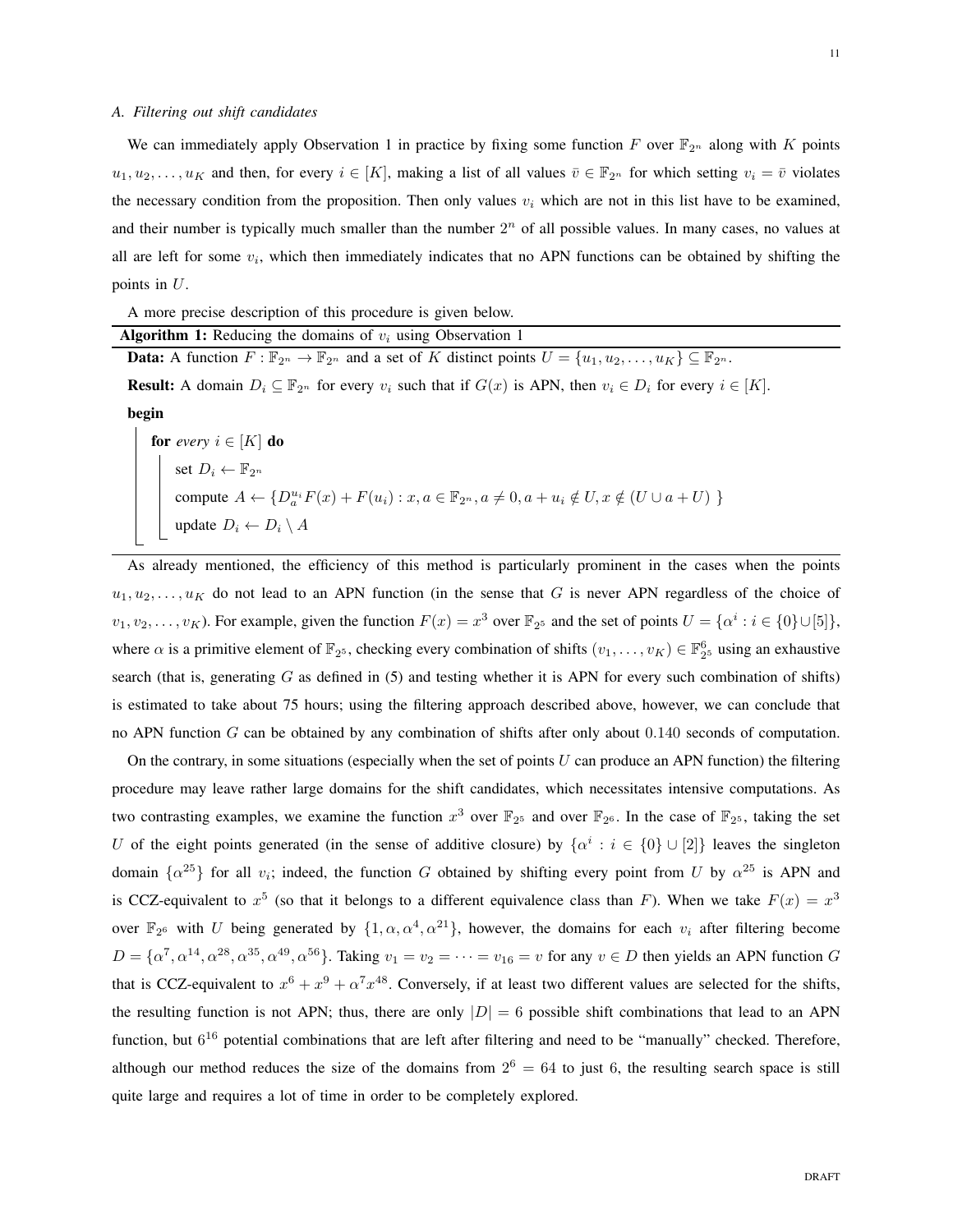However, additional restrictions may be imposed on the values of  $v_i$  by applying conditions (i)-(v) from Proposition 2 which allow this search to be performed more efficiently than by iterating over all possible combinations. More precisely, condition (iv) allows us to remove pairs, condition (iii) allows us to remove triples and condition (ii) allows us to remove quadruples of incompatible elements from the domains. Condition (i) depends entirely on the function  $F$  and the set  $U$  and can be used to reject a given set  $U$  entirely, although we cannot use it for filtering the domains.

These conditions do not allow us to remove any values from the domains of  $v_i$  directly, but they do make it possible to restrict some domains after a first few initial choices. For example, having selected a concrete value  $\bar{v_i}$ for  $v_i$  from its domain, we can remove all values  $\bar{v}_j$  from the domain of  $v_j$  for which condition (iv) is violated. It is worth noting that this is the most useful of the three conditions given above in the case that the number of points  $U$  is relatively small, since it encompasses the greatest number of derivative directions; as the number  $K$ of points that we change increases, the latter two conditions become more useful. In any case, ensuring that all the conditions from Proposition 2 are satisfied is sufficient to ensure that the function  $G$  constructed from an APN function  $F$  is APN itself.

Coming back to the example of  $F(x) = x^3$  over  $\mathbb{F}_{2^6}$  discussed above, we can see how much this improves the search efficiency: evaluating all combinations of shifts from the domains would require approximately 110 years; applying conditions (i)-(iv) from Proposition 2 as described, however, finds all six possibilities in about two seconds.

#### *B. Lower bound on the distance between APN functions*

Note that in the statement of Observation 1, we assume that the resulting function  $G$  is APN but we do not make any assumptions on  $F$ . If, in addition to the hypothesis of the theorem, we assume that  $F$  is itself APN, we can obtain the following corollary which gives a lower bound on the Hamming distance between a given APN function and its nearest APN "neighbor".

**Corollary 1.** Let F and G be as in the statement of Observation 1 and assume, in addition, that F is APN; consider some fixed  $i \in [K]$ . Then no more than  $3(K-1)$  derivatives of the form  $D_a^{u_i}F$  map to  $G(u_i)$ .

*Proof.* First, consider all derivative directions  $a \in \mathbb{F}_{2^n}^*$  with  $a + u_i \notin U$ . By Observation 1 we must have

$$
D_a^{u_i} F(u_j) = G(u_i)
$$

for some  $j \neq i$  if  $D_a^{u_i}F$  maps to  $G(u_i)$ . We now determine for how many  $a \in \mathbb{F}_{2^n}$  we may have  $D_a^{u_i}F(u_j) = G(u_i)$ for fixed i and j. Suppose that we have both  $D_a^{u_i}F(u_j) = G(u_i)$  and  $D_{a'}^{u_i}F(u_j) = G(u_i)$  for some  $a \neq a'$ . Then we have the equality

$$
D_a^{u_i} F(u_j) = D_{a'}^{u_i} F(u_j). \tag{10}
$$

This can be explicitly written as

$$
F(u_j) + F(a + u_j) + F(a + u_i) = F(u_j) + F(a' + u_j) + F(a' + u_i)
$$
\n(11)

so that we have

$$
D_{u_i + u_j} F(a + u_i) = D_{u_i + u_j} F(a' + u_i).
$$
\n(12)

DRAFT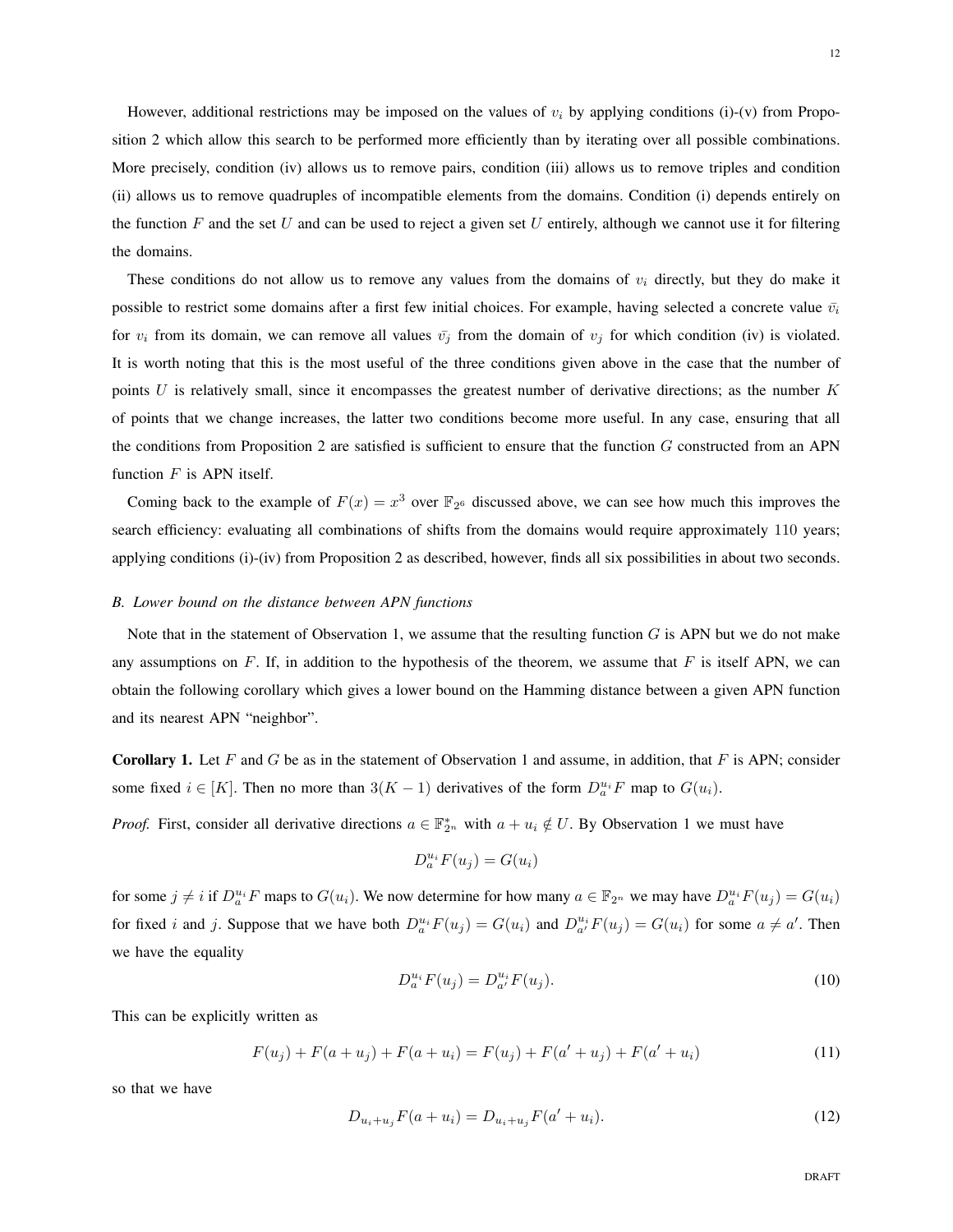Since i and j (and therefore  $u_i$  and  $u_j$ ) are fixed and since F is APN, this implies either  $a = a'$  or  $a + a' = u_i + u_j$ . In other words, at most two distinct shifted derivatives may map  $u_i$  to  $G(u_i)$ . Note that this must be true for *any* pair of derivatives a, a' for which  $D_a^{u_i}F$  and  $D_{a'}^{u_i}F$  both map to  $G(u_i)$ .

Now suppose that only i (but not j) is fixed. Since we consider only  $j \neq i$  and since there are K indices in total, there are  $(K-1)$  choices for j for any fixed i. For each such j, there are at most two shifted derivatives  $D_a^{u_i}F_a$ mapping  $u_j$  to  $G(u_i)$ . Therefore, at most  $2(K-1)$  shifted derivatives may take  $G(u_i)$  as value when  $a + u_i \notin U$ .

We now consider the derivative directions  $a \in \mathbb{F}_{2^n}$  for which  $a + u_i \in U$ . There are precisely K such directions a, viz.  $u_1 + u_i$ ,  $u_2 + u_i$ , ...,  $u_K + u_i$ . Furthermore,  $D_0^{u_i}F$  cannot map to  $G(u_i)$  unless  $v_i = 0$ , so that there are at most  $(K - 1)$  derivatives of this type which may map to  $G(u_i)$ .

Thus, in total, there can be no more than  $2(K-1) + (K-1) = 3(K-1)$  derivative directions a for which  $D_a^{u_i}F$  maps to  $G(u_i)$ .  $\Box$ 

Note that in the proof above, the number of derivative directions a (with  $a+u_i \notin U$ ) such that  $D_a^{u_i}F(u_j) = G(u_i)$ for some fixed  $i$  and  $j$  is limited to two because all such derivative directions are the solutions to a differential equation and F is assumed to be APN. If F is assumed to be differentially δ-uniform instead, the upper bound on the number of derivatives  $D_a^{u_i}F$  mapping to  $G(u_i)$  will be  $(\delta+1)(K-1)$ .

Corollary 1 can now be used to compute a lower bound on the distance between a given  $F$  and its nearest APN "neighbor" as follows. Suppose that we would like to construct a function  $G$  at distance  $K$  from  $F$ . We are free to select both the set  $U = \{u_1, u_2, \ldots, u_K\} \subseteq \mathbb{F}_{2^n}$  of points to change as well as the values  $G(u_i)$  for  $i \in [K]$ (which is equivalent to selecting the shifts  $v_1, v_2, \ldots v_K \in \mathbb{F}_{2^n}^*$ ). In doing so, we try to select the set U and the values  $G(u_i)$  in such a way that the number of shifted derivatives  $D_a^{u_i}F$  mapping to any given  $G(u_i)$  is at most  $3(K-1)$ ; otherwise, by Corollary 1, the resulting function G cannot be APN.

In order to facilitate the following discussion, we introduce some notation related to the shifted derivatives. In particular, we define  $\Pi_F^{\beta}(b)$  to be the set of derivative directions a for which  $D_a^{\beta}F$  maps to b, i.e.

$$
\Pi_F^{\beta}(b) = \{ a \in \mathbb{F}_{2^n} : b \in H_a^{\beta} F \} = \{ a \in \mathbb{F}_{2^n} : (\exists x \in \mathbb{F}_{2^n}) (D_a^{\beta} F(x) = b) \}.
$$
\n(13)

As discussed above, we only need to count the numbers  $|\Pi_F^{u_i}(G(u_i))|$  for  $i \in [K]$  and have to ensure that none of them is greater than  $3(K-1)$ . The minimum value of  $|\Pi_F^{\beta}(b)|$  through all possible values of  $\beta$  and b is certainly a lower bound on  $\min_{i \in [K]} |\Pi_F^{u_i}(G(u_i))|$ ; if this minimum value is greater than  $3(K-1)$  for some given K, then no function  $G$  within distance  $K$  of  $F$  can be APN.

Thus, we can apply the lower bound from Corollary 1 by computing the minimum value of  $|\Pi_F^{\beta}(b)|$  through all  $\beta, b \in \mathbb{F}_{2^n}$ . In certain cases, such as for quadratic functions (see Proposition 5 below), it suffices to consider a fixed value of  $\beta$  and to only go through all  $b \in \mathbb{F}_{2^n}$ . For this reason, we define the set  $\Pi_F^{\beta}$  as the spectrum of the values of  $|\Pi_F^{\beta}(b)|$  for a fixed shift  $\beta$ , i.e.

$$
\Pi_F^{\beta} = \{ |\Pi_F^{\beta}(b)| : b \in \mathbb{F}_{2^n} \}
$$
\n
$$
(14)
$$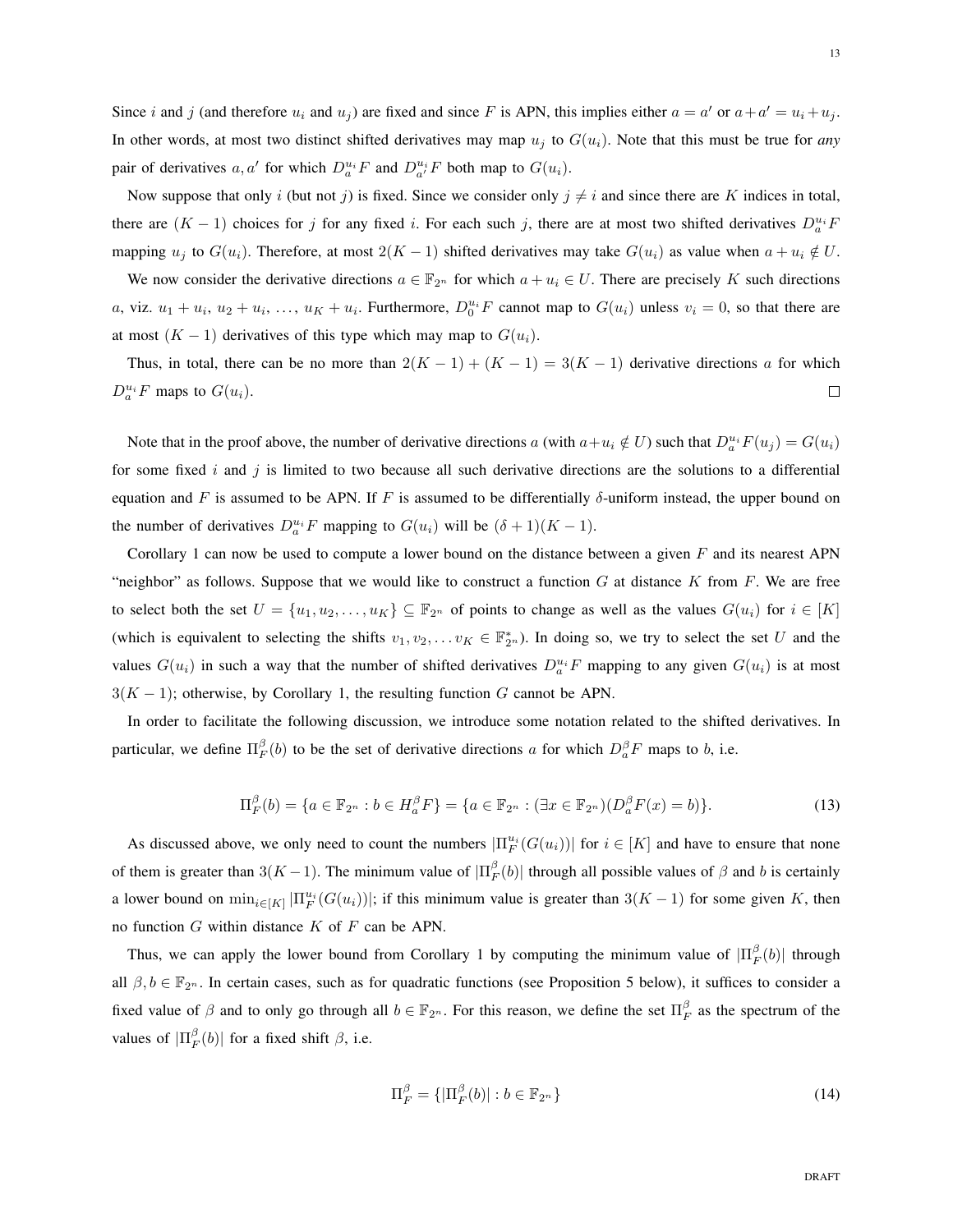$$
\Pi_F = \bigcup_{\beta \in \mathbb{F}_{2^n}} \Pi_F^{\beta} = \{ |\Pi_F^{\beta}(b)| : \beta, b \in \mathbb{F}_{2^n} \}.
$$
\n(15)

For convenience, we also denote by  $m_F$  the minimal element of  $\Pi_F$ , i.e.

$$
m_F = \min\{|\Pi_F^{\beta}(b)| : \beta, b \in \mathbb{F}_{2^n}\}.
$$
\n(16)

The lower bound on the distance between APN functions can now be stated as follows.

**Corollary 2.** Let F be an APN function over  $\mathbb{F}_{2^n}$  and let  $m_F$  be the number

$$
m_F = \min \Pi_F = \min_{b,\beta \in \mathbb{F}_{2^n}} |\Pi_F^{\beta}(b)| = \min_{b,\beta \in \mathbb{F}_{2^n}} |\{a \in \mathbb{F}_{2^n} : (\exists x \in \mathbb{F}_{2^n})(D_a^{\beta}F(x) = b)\}|.
$$

Then for any APN function  $G \neq F$  over  $\mathbb{F}_{2^n}$ , the Hamming distance  $d(F, G)$  between F and G satisfies

$$
d(F, G) \ge \left\lceil \frac{m_F}{3} \right\rceil + 1. \tag{17}
$$

# *C. Invariance Properties*

As discussed above, the lower bound on the Hamming distance between a given APN function  $F$  and its closest APN "neighbor" is given in terms of the number  $m_F$  which in turn can be expressed via the sets  $\Pi_F^{\beta}(b)$ ,  $\Pi_F^{\beta}$ and  $\Pi_F$ . It is therefore interesting to observe that the set  $\Pi_F$  is invariant under CCZ-equivalence, as shown in the following proposition. This then makes the lower bound obtained via Corollary 2 for some given function  $F$  valid for all members of its CCZ-equivalence class.

**Proposition 3.** Suppose F is APN and is CCZ-equivalent to F' via the affine permutation  $\mathcal{L} = (L_1, L_2)$  of  $\mathbb{F}_{2^n}^2$ . Then

$$
\Pi_F^{\beta}(t) = \Pi_{F'}^{L_1(\beta,t)}(L_2(\beta,t))
$$
\n(18)

for any  $\beta, t \in \mathbb{F}_{2^n}$ .

Consequently, the set  $\Pi_F$  is invariant under CCZ-equivalence.

*Proof.* To show the first part of the statement, define  $F_1(x) = L_1(x, F(x))$  and  $F_2(x) = L_2(x, F(x))$  as in (4); then  $F_1$  is a permutation and  $F' = F_2 \circ F_1^{-1}$ .

If we consider the set of all pairs  $(a, x)$  such that  $D_a^{\beta} F(x) = t$ , we can obtain using the affinity of  $\mathcal{L}$ :

$$
|\{(a,x)\in\mathbb{F}_{2^n}: F(x) + F(a+x) + F(a+\beta) = t\}| =
$$
  

$$
|\{(x,y,z)\in\mathbb{F}_{2^n}^3:(x,F(x)) + (y,F(y)) + (z,F(z)) = (\beta,t)\}| =
$$
  

$$
|\{(x,y,z):(F_1(x),F_2(x)) + (F_1(y),F_2(y)) + (F_1(z),F_2(z)) = \mathcal{L}(\beta,t)\}| \stackrel{\text{(i)}}{=}
$$
  

$$
|\{(x,y,z):(x,F'(x)) + (y,F'(y)) + (z,F'(z)) = (L_1(\beta,t),L_2(\beta,t))\}| =
$$
  

$$
|\{(a,x):F'(x) + F'(a+x) + F'(a+L_1(\beta,t)) = L_2(\beta,t)\}|.
$$
 (19)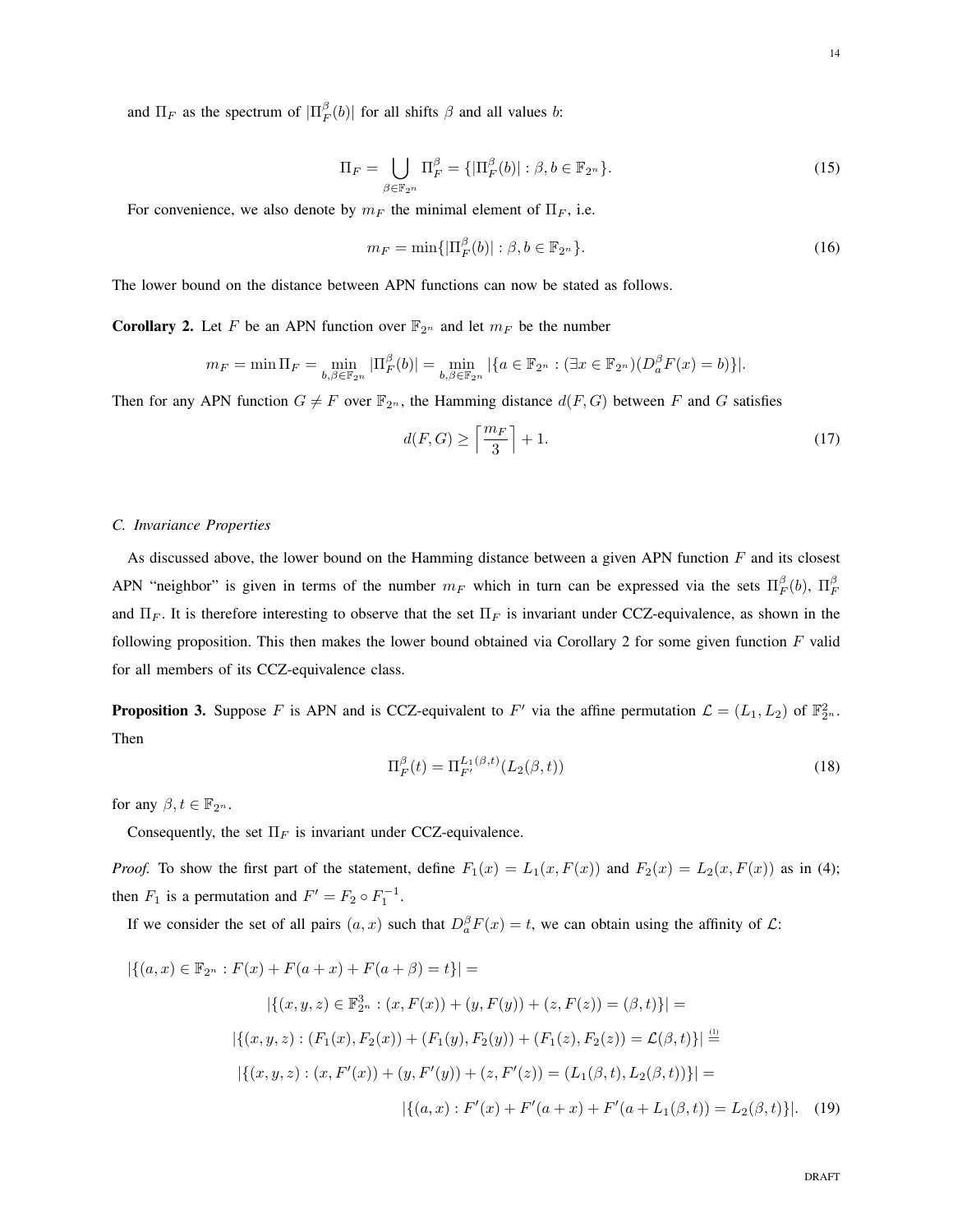In the step marked (1) we use the fact that  $F_1$  is a permutation and go through all triples  $(F_1^{-1}(x), F_1^{-1}(y), F_1^{-1}(z))$ instead of  $(x, y, z)$ .

Now, since  $|\Pi_F^{\beta}(t)|$  counts the number of derivative directions a such that  $D_a^{\beta}F$  maps to t, and since all (shifted) derivatives of F and  $F'$  are 2-to-1 due to F and  $F'$  being APN, we have

$$
2|\Pi_F^{\beta}(t)| = |\{(a, x) \in \mathbb{F}_{2^n} : F(x) + F(a+x) + F(a+\beta) = t\}| =
$$
  
 
$$
|\{(a, x) : F'(x) + F'(a+x) + F'(a+L_1(\beta, t)) = L_2(\beta, t)\}| = 2|\Pi_{F'}^{L_1(\beta, t)}(L_2(\beta, t))|.
$$
 (20)

The invariance of  $\Pi_F$  then follows from the fact that  $\mathcal{L} = (L_1, L_2)$  is a permutation and

$$
\Pi_F = \{|\Pi_F^{\beta}(t)| : \beta, t \in \mathbb{F}_{2^n}\}\
$$

so that when computing  $\Pi_F$  we go through all possible pairs  $(\beta, t)$ .

As EA-equivalence is a special case of CCZ-equivalence, it is evident that EA-equivalence leaves the set  $\Pi_F$ invariant as well. Under EA-equivalence, however, a stronger invariance holds:

**Proposition 4.** For any fixed  $\beta \in \mathbb{F}_{2^n}$ , if F' and F are EA-equivalent APN functions via  $F' = A_1 \circ F \circ A_2 + A$ , we have

$$
(\forall t \in \mathbb{F}_{2^n})(|\Pi_{F'}^{\beta}(t)| = |\Pi_{F}^{A_2(\beta)}(A_1^{-1}(t + A(\beta)))|). \tag{21}
$$

Consequently,

$$
\Pi_{F'}^{\beta} = \Pi_F^{A_2(\beta)}.
$$
\n(22)

*Proof.* Suppose we have  $F' = A_1 \circ F \circ A_2 + A$ , where  $A_1, A_2$  and A are affine and  $A_1, A_2$  are bijective. Then we have, thanks to  $F$  and  $F'$  being APN and their derivatives being 2-to-1 functions,

$$
2|\Pi_{F'}^{\beta}(t)| = |\{(a, x) \in \mathbb{F}_{2^n}^2 : F'(x) + F'(a+x) + F'(a+\beta) = t\}| =
$$
  

$$
|\{(a, x) : A_1(F(A_2(x))) + A_1(F(A_2(a+x))) +
$$
  

$$
A_1(F(A_2(a+\beta))) + A(x) + A(a+x) + A(a+\beta) = t\}| \stackrel{\text{(i)}}{=}
$$
  

$$
|\{(a, x) : A_1(F(A_2(x)) + F(A_2(a)) + F(A_2(a+x+\beta))) = t + A(\beta)\}| \stackrel{\text{(i)}}{=}
$$
  

$$
|\{(a, x) : A_1(F(x) + F(a) + F(a+x+A_2(\beta))) = t + A(\beta)\}| =
$$
  

$$
|\{(a, x) : F(x) + F(a) + F(a+x+A_2(\beta)) = A_1^{-1}(t + A(\beta))\}| = 2|\Pi_{F}^{A_2(\beta)}(A_1^{-1}(t + A(\beta)))|. \quad (23)
$$

In the step marked (1) we use that for any affine function A we have  $A(x + y + z) = A(x) + A(y) + A(z)$  for any x, y, z, and also count through  $(x, a + x)$  instead of  $(x, a)$  so that  $A_2(a + x)$  on the left-hand side becomes  $A_2(a)$  on the right-hand side, and similarly  $A_2(a + \beta)$  becomes  $A_2(x + a + \beta)$ . In step (2) we use the fact that  $A_2$  is a permutation and count through all pairs  $(A_2(a), A_2(x))$  instead of  $(a, x)$ ; then  $A_2(x)$  becomes x,  $A_2(a)$ becomes a and  $A_2(x + a + \beta) = A_2(x) + A_2(a) + A_2(\beta)$  becomes  $x + a + A_2(\beta)$ .

Then clearly

$$
\Pi_{F'}^{\beta} = \{ |\Pi_{F'}^{\beta}(t)| : t \in \mathbb{F}_{2^n} \} = \{ |\Pi_{F}^{A_2(\beta)}(A_1^{-1}(t + A(\beta)))| : t \in \mathbb{F}_{2^n} \} = \{ |\Pi_{F}^{A_2(\beta)}(t)| : t \in \mathbb{F}_{2^n} \} = \Pi_{F}^{A_2(\beta)}, \quad (24)
$$

 $\Box$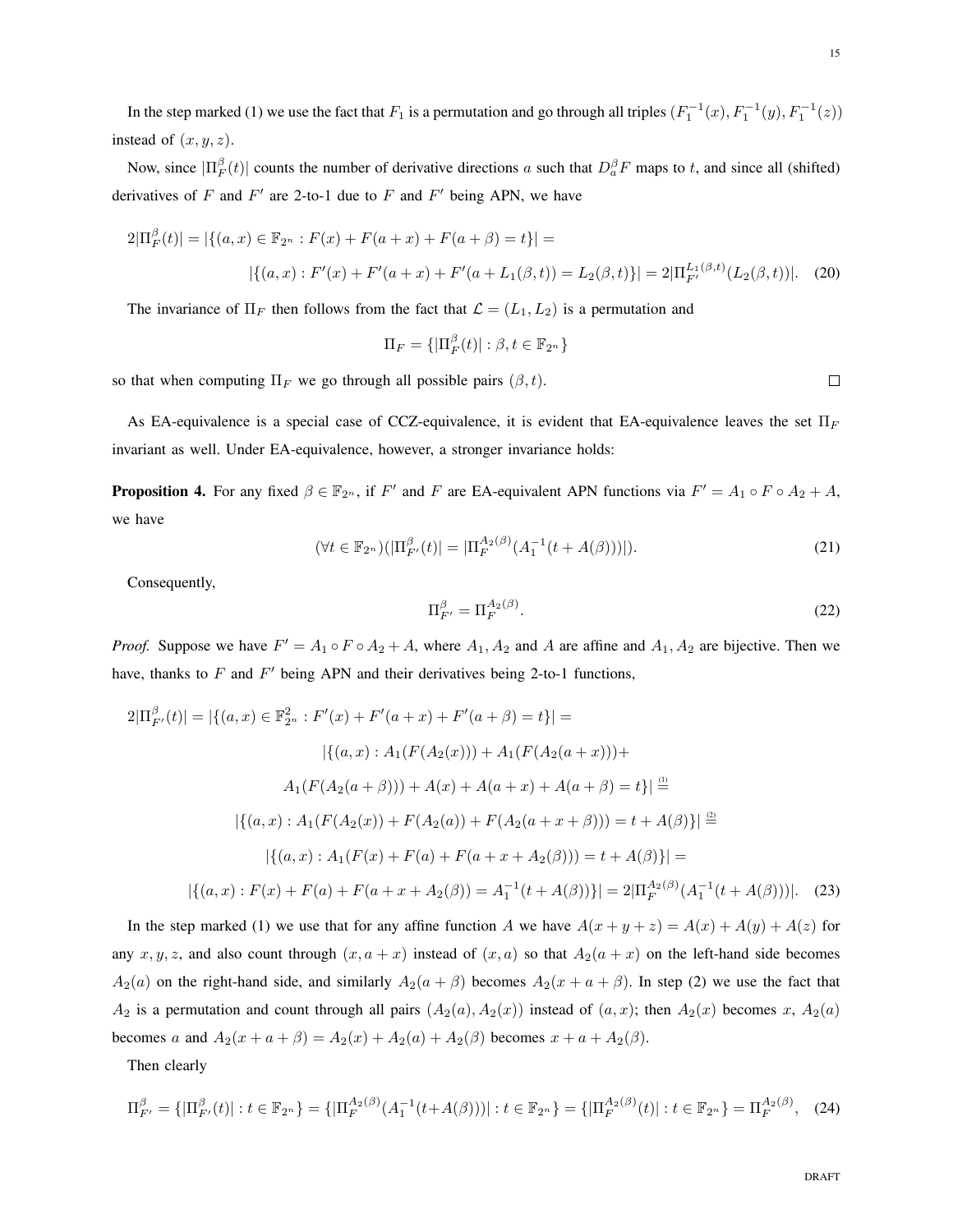$\Box$ 

thereby concluding the proof.

# *D. The case of quadratic functions*

For a quadratic function F, the set  $\Pi_F^{\beta}$  does not depend on the choice of  $\beta$ , which greatly reduces the amount of computation needed to calculate  $m_F$ .

**Proposition 5.** Let F be a quadratic Boolean vectorial function over  $\mathbb{F}_{2^n}$ . Then

$$
\Pi_F^{\beta} = \Pi_F^{\beta'} \tag{25}
$$

for any  $\beta, \beta' \in \mathbb{F}_{2^n}$ .

*Proof.* Since F is quadratic, its derivatives  $D_aF$  for any  $a \neq 0$  are affine functions, i.e. they satisfy

$$
D_a F(x) + D_a F(y) = D_a F(x + y) + D_a F(0)
$$

for any  $x, y \in \mathbb{F}_{2^n}$ . We thus have

$$
D_a^{\beta}F(x) + D_a^0F(x + \beta) = D_aF(x) + D_aF(x + \beta) + F(a + \beta) + F(a) =
$$
  

$$
D_aF(\beta) + D_aF(0) + F(a + \beta) + F(a) =
$$
  

$$
F(\beta) + F(a + \beta) + F(0) + F(a) + F(a + \beta) + F(a) = F(\beta) + F(0)
$$
 (26)

so that we have

$$
D_a^{\beta}F(x) = D_a^0F(x+\beta) + s
$$

for some constant s which depends only on  $F$  and  $\beta$ .

We have then

$$
|\Pi_F^{\beta}(t)| = |\Pi_F^0(t+s)|
$$

so that, indeed

$$
\Pi_F^{\beta} = \{ |\Pi_F^{\beta}(t)| : t \in \mathbb{F}_{2^n} \} = \{ |\Pi_F^0(t+s)| : t \in \mathbb{F}_{2^n} \} = \Pi_F^0 \tag{27}
$$

as claimed.

# *E. Examples*

In some cases, the value  $m_F$  can be computed mathematically. As an example, we consider the function  $F(x)$  =  $x^3$  over the finite field  $\mathbb{F}_{2^n}$ . Its shifted derivative  $D_a^{\beta}F$  takes the form

$$
D_a^{\beta}F(x) = x^3 + (x+a)^3 + (a+\beta)^3 = a^2(x+\beta) + a(x+\beta)^2 + \beta^3
$$

for any  $a, \beta \in \mathbb{F}_{2^n}$ .

 $\Box$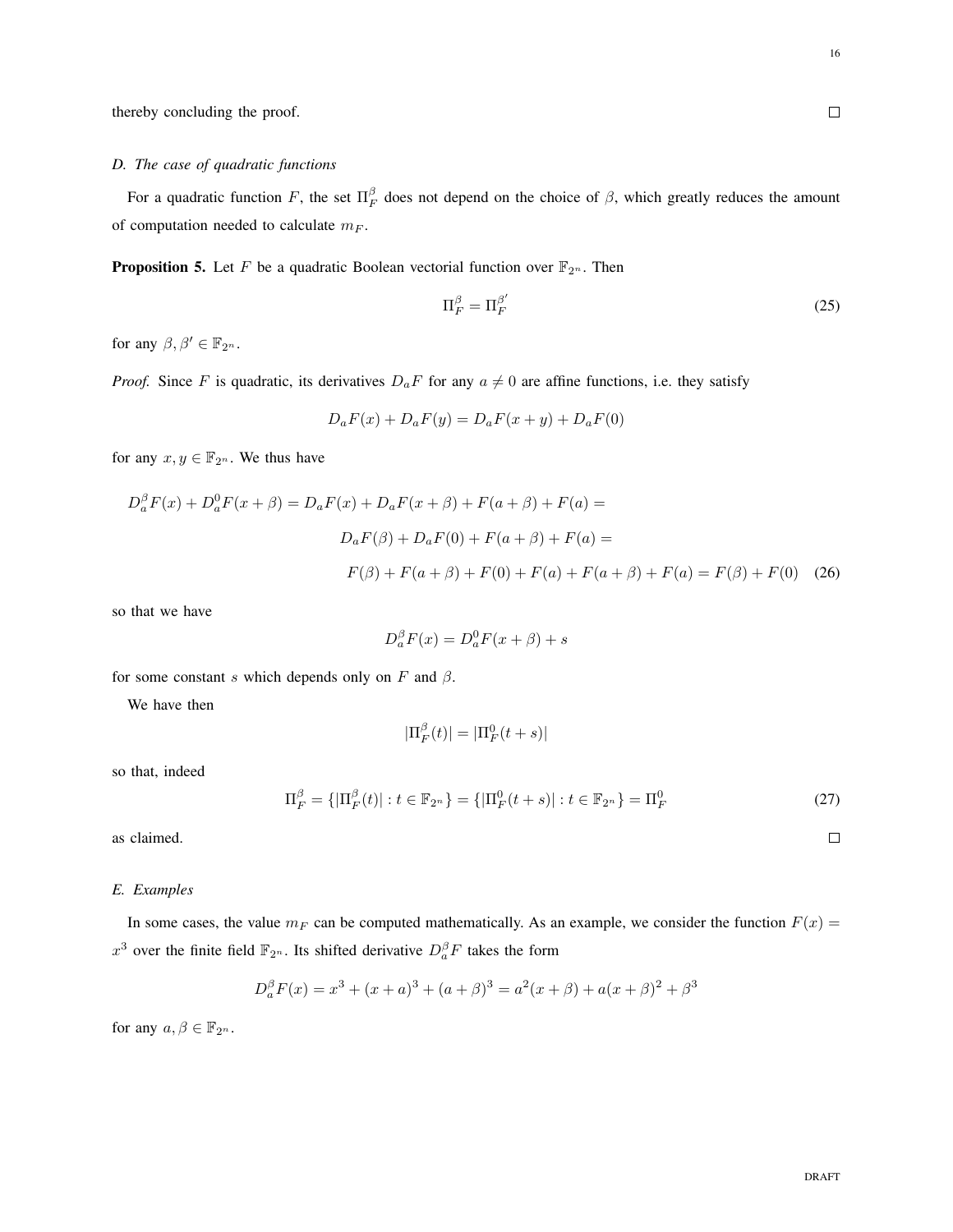Recall that the value of  $|\Pi_F^{\beta}(b)|$  is the number of derivative directions  $a \in \mathbb{F}_{2^n}$  for which  $D_a^{\beta}F$  maps to b. Since F is APN,  $|\Pi_F^{\beta}(b)|$  can be expressed as

$$
|\Pi_F^{\beta}(b)| = \frac{1}{2} |\{(a, x) \in \mathbb{F}_{2^n}^* \times \mathbb{F}_{2^n} : a^2(x + \beta) + a(x + \beta)^2 + \beta^3 = b\}| + I(b, \beta^3) =
$$
  

$$
\frac{1}{2} |\{(a, x) \in \mathbb{F}_{2^n}^* \times \mathbb{F}_{2^n} : a^2x + ax^2 = b + \beta^3\}| + I(b, \beta^3)
$$
 (28)

by substituting  $x + \beta$  for x.

Note that for  $a = 0$  the equation from (28) becomes  $b = \beta^3$ , so that the number of solutions x is  $2^n I(\beta, b^3)$ ; however, all of these solutions correspond to the same derivative direction  $a = 0$ , which is why this has to be treated as a special case. For any fixed  $a \neq 0$ , we can divide both sides of the equation

$$
a^{2}(x + \beta) + a(x + \beta)^{2} = b + \beta^{3}
$$

by  $a^3$  and substitute  $x + \beta$  for x in order to obtain

$$
\underbrace{\left(\frac{x}{a}\right)^2 + \left(\frac{x}{a}\right)}_{g(x)} = \frac{b + \beta^3}{a^3}.
$$
\n(29)

If we denote by  $g(x)$  the left-hand side of (29) as indicated above, we can make two important observations. First, we have  $\text{Tr}_n(g(x)) = 0$  for any  $x \in \mathbb{F}_{2^n}$ . Second, the function g is 2-to-1 on  $\mathbb{F}_{2^n}$  since  $g(x) = g(y)$  is equivalent to

$$
\left(\frac{x+y}{a}\right)^2 + \left(\frac{x+y}{a}\right) = 0
$$

and if  $x \neq y$ , the expression  $\frac{x+y}{a}$  is non zero, so we can divide both sides of the above equation by it in order to obtain

$$
\frac{x+y}{a} = 1.
$$

Thus,  $g(x) = g(y)$  occurs if and only if  $x \in \{y, a + y\}.$ 

Thus, the image set of g over  $\mathbb{F}_{2^n}$  is precisely the set of all elements with zero trace, i.e.  $\{g(x) : x \in \mathbb{F}_{2^n}\}$  $\{x \in \mathbb{F}_{2^n} : \text{Tr}_n(x) = 0\}.$  Therefore, for a fixed  $a \neq 0$ , equation (29) has two solutions if  $\text{Tr}_n\left(\frac{b+\beta^3}{a^3}\right)$  $\left(\frac{+\beta^3}{a^3}\right) = 0$ , and no solutions otherwise. Consequently, if we define the function  $h : \mathbb{F}_{2^n} \to \mathbb{F}_2$  as

$$
h(a) = \begin{cases} \text{Tr}_n\left(\frac{b+\beta^3}{a^3}\right) + 1 & a \neq 0\\ 0 & a = 0, \end{cases}
$$

we can express  $|\Pi_F^{\beta}(b)|$  as

$$
|\Pi_F^{\beta}(b)| = I(b = \beta^3) + \text{wt}(h)
$$
\n(30)

where wt(h) is the Hamming weight of h, i.e. the number of elements  $a \in \mathbb{F}_{2^n}$  for which  $h(a)$  is non-zero.

The weight of the Boolean function  $f : \mathbb{F}_{2^n} \to \mathbb{F}_2$  defined as

$$
f(a) = \text{Tr}_n(\lambda a^3) \tag{31}
$$

for some given constant  $\lambda \in \mathbb{F}_{2^n}$  is known from [11]. More precisely,  $wt(f)$  takes the following values: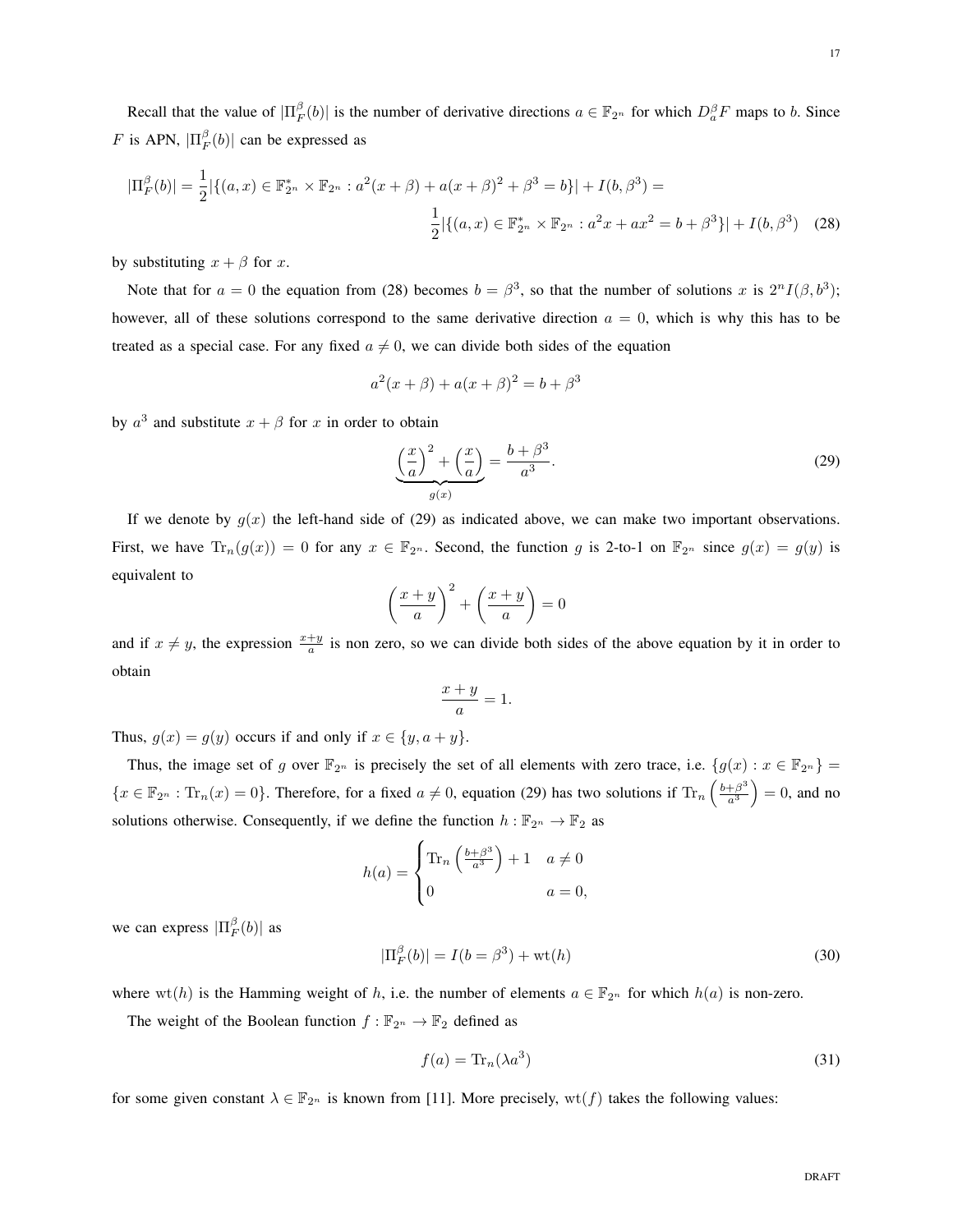$$
\text{wt}(f) = \begin{cases}\n0 & \lambda = 0; \\
2^{n-1} & n \text{ odd }, \lambda \neq 0; \\
2^{n-1} - 2^{n/2} & n \text{ even}, n/2 \text{ odd}, \lambda \text{ is a cube}, \lambda \neq 0; \\
2^{n-1} + 2^{n/2 - 1} & n \text{ even}, n/2 \text{ odd}, \lambda \text{ is not a cube}, \lambda \neq 0; \\
2^{n-1} + 2^{n/2} & n \text{ even}, n/2 \text{ even}, \lambda \text{ is a cube}, \lambda \neq 0; \\
2^{n-1} - 2^{n/2 - 1} & n \text{ even}, n/2 \text{ even}, \lambda \text{ is not a cube}, \lambda \neq 0.\n\end{cases}
$$
\n(32)

Note that in the case of  $a \neq 0$  we can express the weight of h as

$$
wt(h) = 2n - wt(f) - 1
$$
\n(33)

for  $f(a) = \text{Tr}_n(\lambda a^3)$  with  $\lambda = (b + \beta^3)$ ; we have to subtract 1 in the expression above in order to account for the case  $a = 0$ . We can thus derive the following explicit formula for the value of  $|\Pi_F^{\beta}(b)|$ .

**Proposition 6.** Let  $F(x) = x^3$  be over  $\mathbb{F}_{2^n}$  and let  $b, \beta \in \mathbb{F}_{2^n}$  be arbitrary. Then

$$
|\Pi_F^{\beta}(b)| = \begin{cases} 2^n & b = \beta^3; \\ 2^{n-1} - 1 & b \neq \beta^3, n \text{ odd}; \\ 2^{n-1} + 2^{n/2} - 1 & b \neq \beta^3, b + \beta^3 \text{ is a cube}, n \text{ even}, n/2 \text{ odd}; \\ 2^{n-1} - 2^{n/2-1} - 1 & b \neq \beta^3, b + \beta^3 \text{ is not a cube}, n \text{ even}, n/2 \text{ odd}; \\ 2^{n-1} + 2^{n/2-1} - 1 & b \neq \beta^3, b + \beta^3 \text{ is a cube}, n \text{ even}, n/2 \text{ even}; \\ 2^{n-1} - 2^{n/2} - 1 & b \neq \beta^3, b + \beta^3 \text{ is not a cube}, n \text{ even}, n/2 \text{ even}. \end{cases}
$$
(34)

The value  $\min_{b \in \mathbb{F}_{2^n}} |\Pi_F^{\beta}(b)|$  is then equal to

$$
\min_{b \in \mathbb{F}_{2^n}} \Pi_F^{\beta} = \begin{cases} 2^{n-1} - 1 & n \text{ is odd;} \\ 2^{n-1} - 2^{n/2 - 1} - 1 & n \text{ is even, } n/2 \text{ is odd;} \\ 2^{n-1} - 2^{n/2} - 1 & n \text{ is even, } n/2 \text{ is even} \end{cases}
$$
(35)

and the lower bound on the distance to the closest APN function  $G$  can be explicitly written as

$$
d(F,G) \ge \begin{cases} \frac{2^{n-1}+2}{3} & n \text{ is odd;}\\ \frac{2^{n-1}-2^{n/2-1}+2}{3} & n \text{ is even, } n/2 \text{ is odd;}\\ \frac{2^{n-1}-2^{n/2}+2}{3} & n \text{ is even, } n/2 \text{ is even.} \end{cases}
$$
(36)

From this we can easily see that the distance  $d(F, G)$  tends to infinity with n. Observe that the value  $\prod_F^{\beta}$  does not actually depend on the shift  $\beta$ ; this is true for all quadratic functions as per Proposition 5.

Table I gives the values of  $m_F$  (for  $F(x) = x^3$ ) and the lower bound on the distance between  $x^3$  and the nearest APN function for all dimensions n in the range  $1 \le n \le 20$ . Note that for  $1 \le n \le 4$  the bound is tight as witnessed by: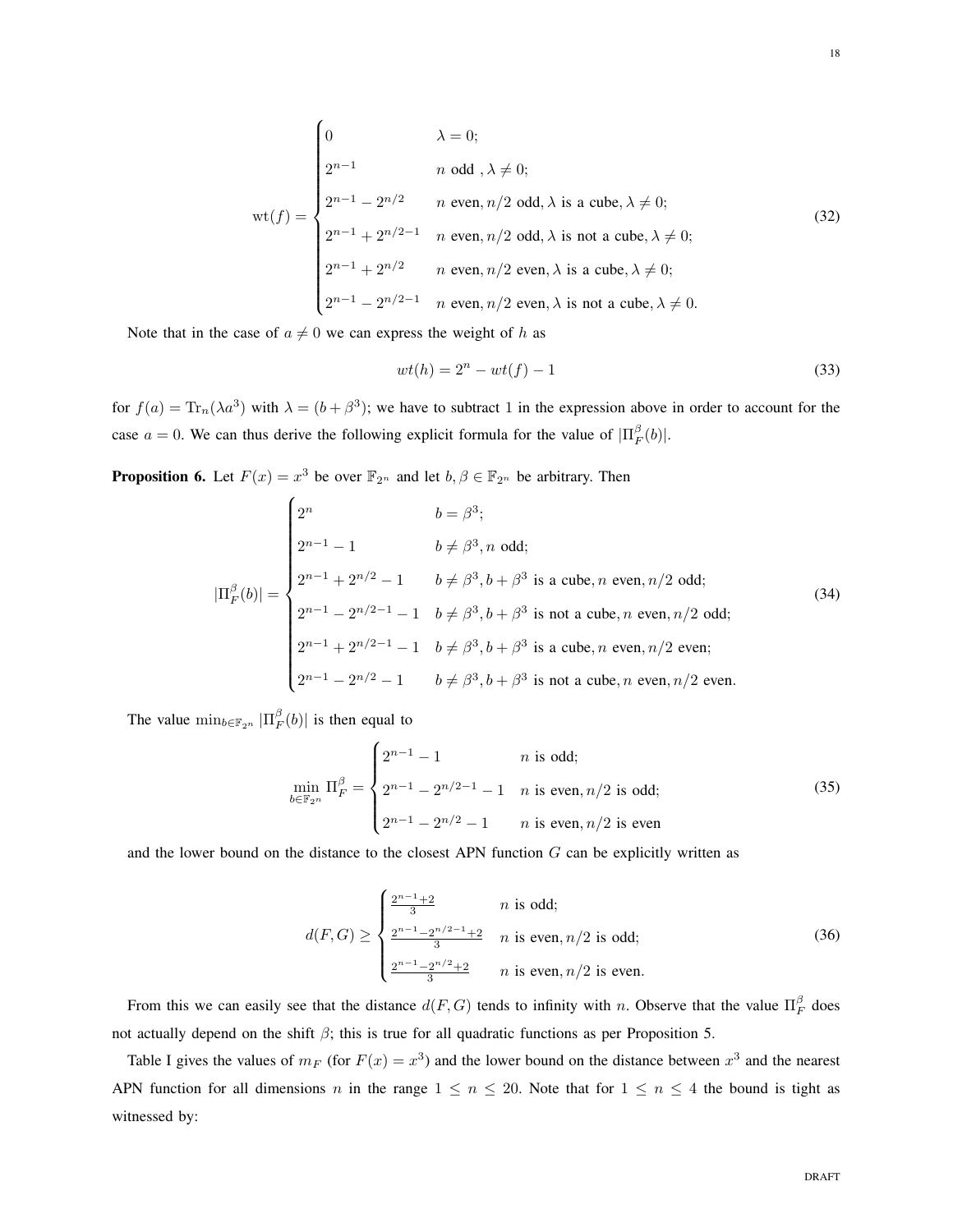- $u_1 = 0, v_1 = 1$  for  $n = 1$ ;
- $u_1 = 0$ ,  $v_1 = \alpha$  for  $n = 2$ , where  $\alpha$  is a primitive element of  $\mathbb{F}_{2^2}$ ;
- $u_1 = 0$ ,  $u_2 = 1$ ,  $v_1 = 1$ ,  $v_2 = \alpha$  for  $n = 3$ , where  $\alpha$  is a primitive element of  $\mathbb{F}_2$ ;
- $u_1 = 0, u_2 = 1, v_1 = 1, v_2 = 1$  for  $n = 4$ .

In the case of  $n = 5$ , we have experimentally verified that the smallest distance to an APN function is equal to 8, which shows that the lower bound is not tight. It is worth noting, furthermore, that in this case all possible APN functions at distance 8 from  $x^3$  were obtained by shifting 8 points from  $\mathbb{F}_{2^n}$  by the same value  $v \in \mathbb{F}_{2^n}$ .

TABLE I VALUES OF  $m_F$  and lower bounds on  $d(F,G)$  for any  $G$  APN for  $F(x) = x^3$  over  $\mathbb{F}_{2^n}$ 

| Dimension      | $m_{x^3}$        | Lower bound on minimum distance |
|----------------|------------------|---------------------------------|
| $\mathbf{1}$   | $\boldsymbol{0}$ | $\mathbf{1}$                    |
| $\mathfrak{2}$ | $\boldsymbol{0}$ | $\mathbf{1}$                    |
| 3              | 3                | $\overline{2}$                  |
| $\overline{4}$ | 3                | $\overline{c}$                  |
| 5              | 15               | 6                               |
| 6              | 27               | 10                              |
| 7              | 63               | 22                              |
| 8              | 111              | 38                              |
| 9              | 255              | 86                              |
| 10             | 495              | 166                             |
| 11             | 1023             | 342                             |
| 12             | 1983             | 662                             |
| 13             | 4095             | 1366                            |
| 14             | 8127             | 2710                            |
| 15             | 16383            | 5462                            |
| 16             | 32511            | 10838                           |
| 17             | 65535            | 21846                           |
| 18             | 130815           | 43606                           |
| 19             | 262143           | 87382                           |
| 20             | 523263           | 174422                          |

*1) Minimum distance between APN functions:* By Proposition 3, we know that the value  $m_F$  for some given APN function  $F$  and the lower bound  $K$  on the distance to the closest APN function derived from it are valid not only for F itself, but for all functions belonging to its CCZ-equivalence class. Since all APN functions of dimensions four and five have been classified up to CCZ-equivalence [3], Corollary 2 can now be used to obtain a lower bound on the Hamming distance between any two APN functions over  $\mathbb{F}_{2^n}$  with  $n \in \{4, 5\}$  by examining a single representative from each. For higher dimensions, we can compute the lower bound for some of the *known* CCZ-classes; since the problem of classifying all APN functions in those cases is still open, however, this gives only a partial result.

Table II gives the values of  $m_F$  for representatives from all switching classes [13] for dimension  $n \in \{4, 5, 6, 7, 8\}$ . In the case of  $n \in \{4, 5\}$  the selected functions encompass representatives from all CCZ-equivalence classes of the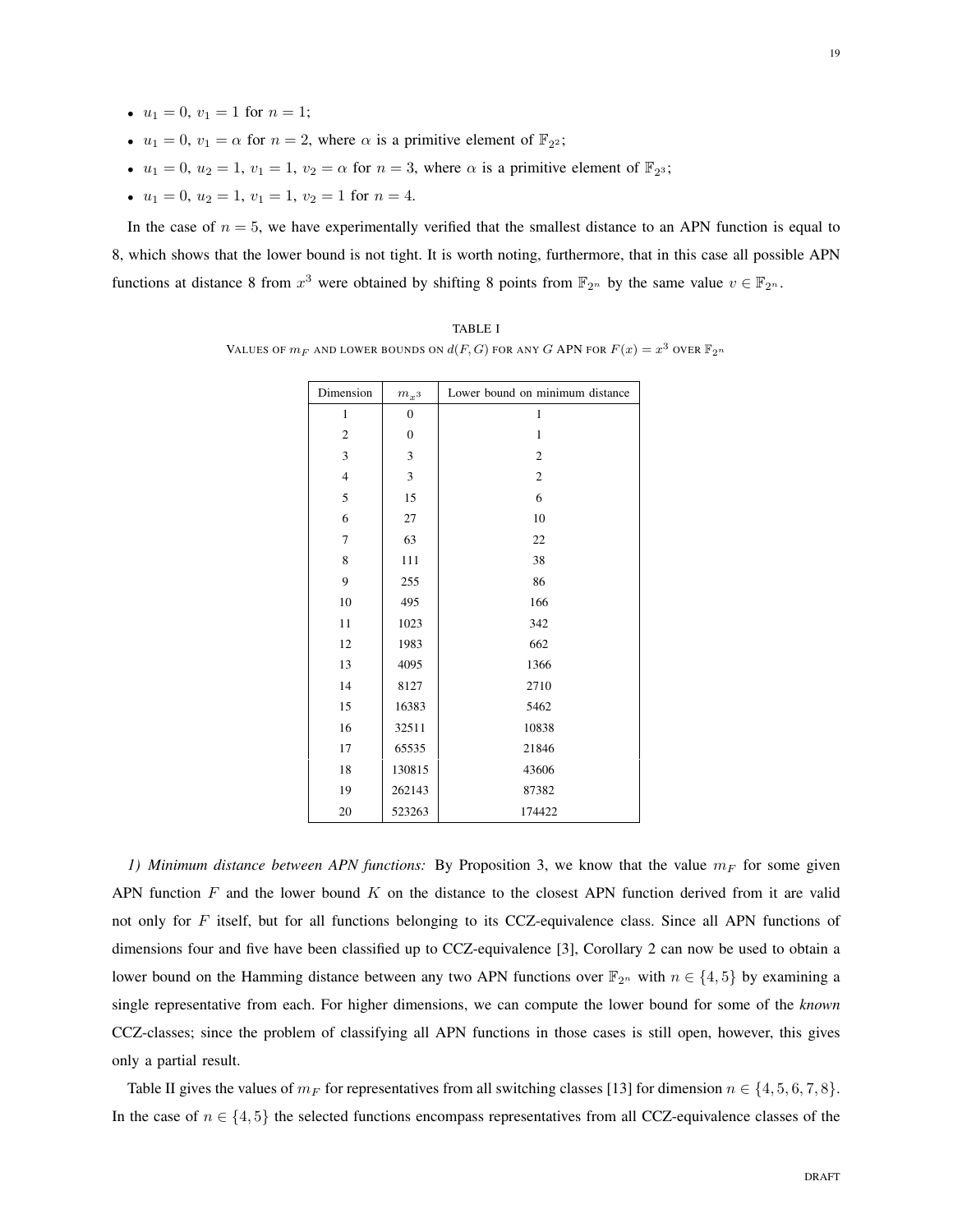corresponding dimension. In the case of  $n \in \{6, 8\}$ , the functions from are given and indexed according to Table 5 from [13]. For  $n = 7$ , we obtain the same bound for all functions listed in [13].

The last column of the table gives the minimum distance from a given function  $F$  to the nearest APN function; this can be computed simply as  $\lceil m_F / 3 \rceil + 1$  but is explicitly given here for convenience.

# V. SINGLE SHIFT

A significantly simplified construction involves shifting all the points  $u_1, u_2, \ldots, u_K$  by the same value  $v \in \mathbb{F}_{2^n}^*$ . In this case, characterizing the APN-ness of

$$
G(x) = F(x) + v\left(\sum_{i \in [K]} 1_{u_i}(x)\right)
$$

becomes quite easy regardless of whether  $F$  is assumed to be APN or not.

For a given triple  $(a, x, y) \in \mathbb{F}_{2^n}^3$ , let us denote by  $N_{a,x,y}$  the parity of the number of elements from  $\{x, y, a +$  $x, a + y$  that are in U, i.e.

$$
N_{a,x,y} = |\{x, y, a+x, a+y\} \cap U| \mod 2.
$$

Observe that some differential equation of the form  $D_aG(x) = b$  for given  $a \in \mathbb{F}_{2^n}^*$ ,  $b \in \mathbb{F}_{2^n}$  can have more than two solutions if and only if

$$
D_a F(x) + D_a F(y) = v N_{a,x,y}
$$

for  $x, y \in \mathbb{F}_{2^n}$  with  $x + y \neq a$ .

Given some initial function F over  $\mathbb{F}_{2^n}$ , the following procedure can then be used to find all APN functions G that can be obtained from F by shifting some set of points U by a given shift  $v \in \mathbb{F}_{2^n}^*$ :

- 1) assign a Boolean variable  $u_x \in \mathbb{F}_2$  to every field element  $x \in \mathbb{F}_{2^n}$ ; the value of  $u_x$  will indicate whether x is in U or not;
- 2) find all tuples  $(x, y, a) \in \mathbb{F}_{2^n}^3$  for which  $D_a F(x) + D_a F(y) = v$  with  $a \neq 0, x \neq y, a + y$ ;
- 3) for every such tuple, consider the equation  $u_x + u_y + u_{a+x} + u_{a+y} = 0$ ;
- 4) find also all tuples  $(x, y, a) \in \mathbb{F}_{2^n}^3$  for which  $D_a F(x) + D_a F(y) = 0$  with  $a \neq 0, x \neq y, a + y$ ;
- 5) for every such tuple, consider the equation  $u_x + u_y + u_{a+x} + u_{a+y} = 1$ ;
- 6) solve the system of all such equations; this can be done by e.g. constructing an  $e \times (2^n)$  matrix over  $\mathbb{F}_2$ , where e is the number of tuples of both types considered above;
- 7) the solutions to this system now correspond to precisely those sets  $U \subseteq \mathbb{F}_{2^n}$  for which G is APN.

Note that in the case that F is APN, no equations of the type  $D_aF(x) + D_aF(y) = 0$  exist for  $x + y \neq a$  so that steps four and five above can be skipped.

This method is quite useful in practice, as it can be applied rather efficiently (the main part of the computations consists of finding all tuples  $(x, y, a)$  satisfying one of the conditions given above) and since it can be applied to an arbitrary function  $F$  (not only APN). Note that the same method can be obtained from Theorem 9 in [13] for the case that  $F$  is APN, where it is presented as a special case of the so-called "switching construction".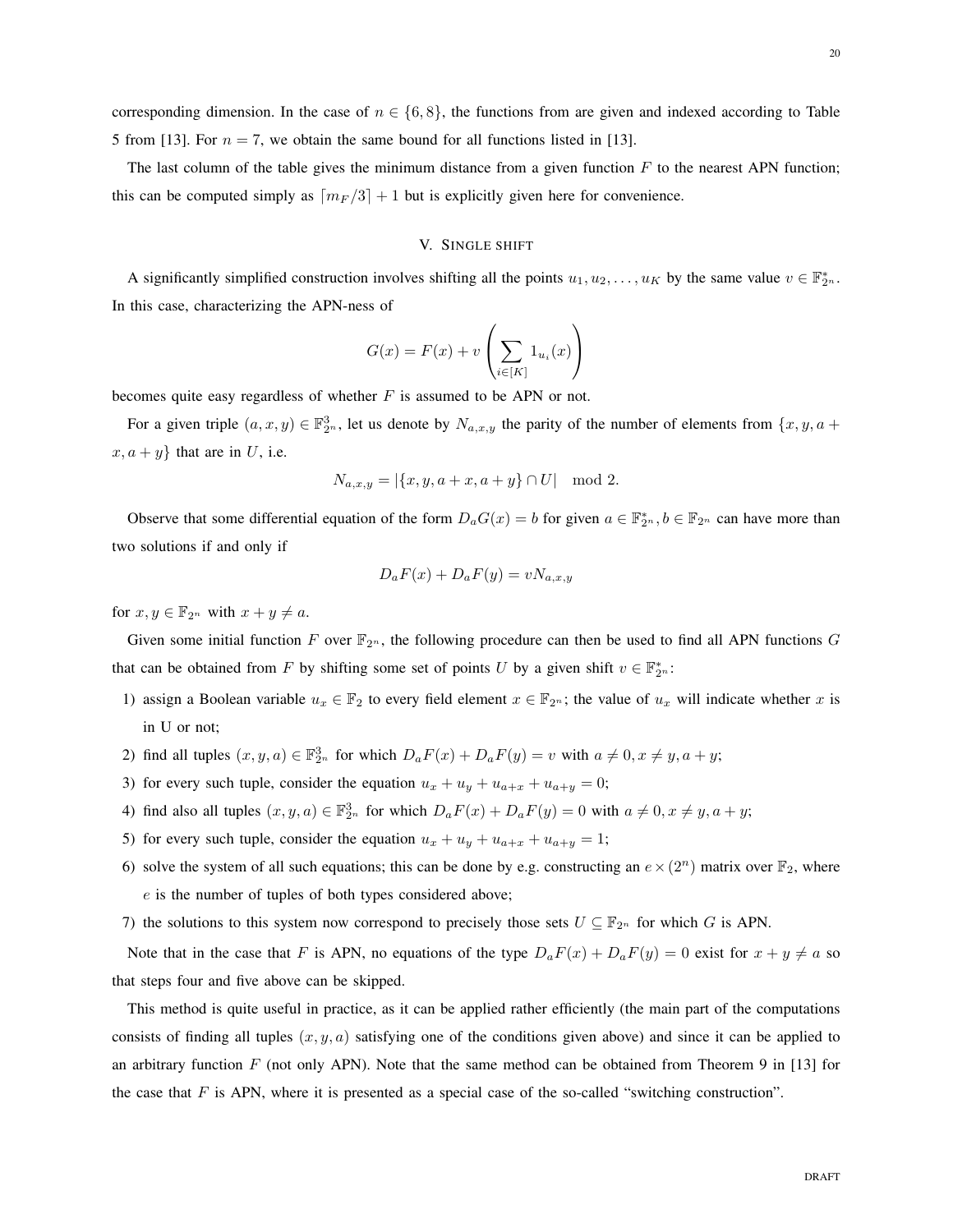| Dimension | $\boldsymbol{F}$ | $m_F$ | Distance                |
|-----------|------------------|-------|-------------------------|
| 4         | $x^3$            | 3     | $\overline{\mathbf{c}}$ |
| 5         | $x^3$            | 15    | 6                       |
| 5         | $x^5$            | 15    | 6                       |
| 5         | $x^{15}$         | 9     | $\overline{4}$          |
| 6         | 1.1              | 27    | 10                      |
| 6         | 1.2              | 27    | 10                      |
| 6         | 2.1              | 15    | $\sqrt{6}$              |
| 6         | 2.2              | 27    | 10                      |
| 6         | 2.3              | 27    | 10                      |
| 6         | 2.4              | 15    | 6                       |
| 6         | 2.5              | 15    | 6                       |
| 6         | 2.6              | 15    | 6                       |
| 6         | 2.7              | 15    | 6                       |
| 6         | 2.8              | 15    | 6                       |
| 6         | 2.9              | 21    | 8                       |
| 6         | 2.10             | 21    | 8                       |
| 6         | 2.11             | 15    | 6                       |
| 6         | 2.12             | 15    | 6                       |
| 7         | all              | 63    | 22                      |
| 8         | 1.1              | 111   | 38                      |
| 8         | 1.2              | 111   | 38                      |
| 8         | 1.3              | 111   | 38                      |
| 8         | 1.4              | 111   | 38                      |
| 8         | 1.5              | 111   | 38                      |
| 8         | 1.6              | 111   | 38                      |
| 8         | 1.7              | 111   | 38                      |
| 8         | 1.8              | 111   | 38                      |
| 8         | 1.9              | 111   | 38                      |
| 8         | 1.10             | 111   | 38                      |
| 8         | 1.11             | 111   | 38                      |
| 8         | 1.12             | 111   | 38                      |
| 8         | 1.13             | 111   | 38                      |
| 8         | 1.14             | 99    | 34                      |
| 8         | 1.15             | 111   | 38                      |
| 8         | 1.16             | 111   | 38                      |
| 8         | 1.17             | 111   | 38                      |
| 8         | 2.1              | 111   | 38                      |
| 8         | 3.1              | 111   | 38                      |
| 8         | 4.1              | 99    | 34                      |
| 8         | 5.1              | 105   | 36                      |
| 8         | 6.1              | 105   | 36                      |
| 8         | 7.1              | 111   | 38                      |

TABLE II VALUES OF  $m_F$  and lower bounds on  $d(F,G)$  for any  $G\neq F$  APN for  $F(x)$  from  $[13]$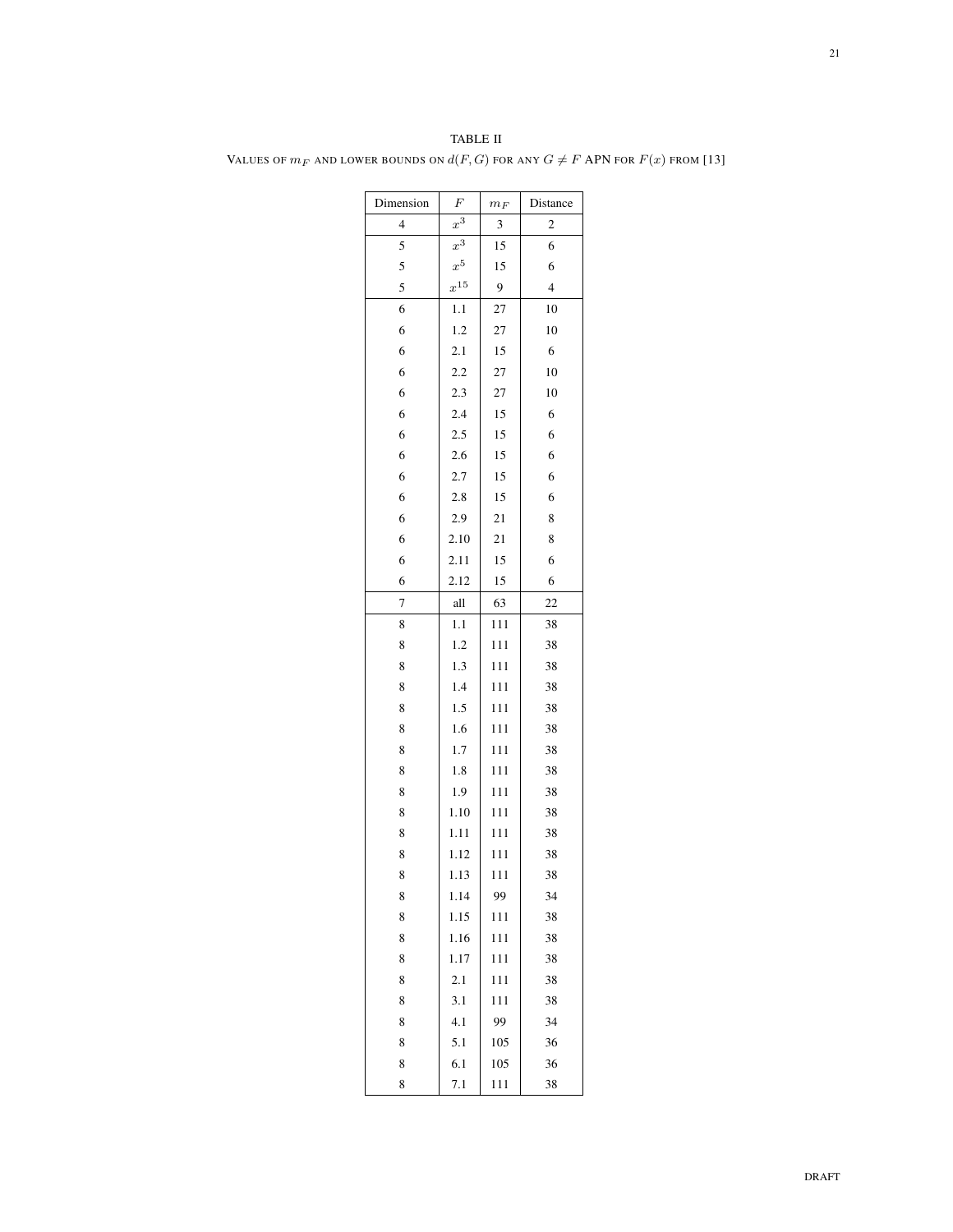# VI. CONCLUSION

We examined a construction in which a given vectorial Boolean function  $F$  is modified at  $K$  different points in order to obtain a new function  $G$ . We obtained sufficient and necessary conditions for  $G$  to be APN, from which we derived an efficient procedure for searching for APN functions at a given distance from  $F$  as well as a lower bound on the distance to the closest APN function in terms of the quantity  $m_F$ . Some properties concerning the computation and invariance of  $m_F$  were shown, and its values were experimentally computed for all known switching classes [13], suggesting that this value grows proportionally with the dimension of the underlying finite field. An additional method for characterizing the APN-ness of  $G$  was given for the special case when all the shifts  $v_1, v_2, \ldots, v_K$  are identical.

There is lot of room for future work, and a number of questions and research directions remain open. The methods used here for the characterizations of APN functions may be applied to other classes such as differentially 4-uniform functions. A theoretical lower bound on the value  $m_F$  would be valuable, as well as additional results related to its computation. Finding relations between  $m_F$  and other properties of F may be very important, and applying the filtering procedure in practice may lead to new examples of APN functions.

# ACKNOWLEDGEMENTS

We would like to thank Nian Li for his support and advice and for his contribution to our research.

#### **REFERENCES**

- [1] Thierry P. Berger, Anne Canteaut, Pascale Charpin, and Yann Laigle-Chapuy. On Almost Perfect Nonlinear Functions Over  $\mathbb{F}_2^n$ . *IEEE Transactions on Information Theory*, 52(9):4160–4170, 2006.
- [2] Eli Biham and Adi Shamir. Differential Cryptanalysis of DES-like Cryptosystems. *Journal of Cryptology*, 4(1):3–72, Jan 1991.
- [3] Marcus Brinkmann and Gregor Leander. On the Classification of APN Functions up to Dimension Five. *Designs, Codes and Cryptography*, 49:273–288, 2008.
- [4] Lilya Budaghyan. *The Equivalence of Almost Bent and Almost Perfect Nonlinear Functions and Their Generalizations*. PhD thesis, Otto-von-Guericke-University Magdeburg, 2005.
- [5] Lilya Budaghyan, Claude Carlet, Tor Helleseth, Nian Li, and Bo Sun. On Upper Bounds for Algebraic Degrees of APN Functions. *IEEE Transactions on Information Theory*, 64(6):4399–4411, 2018.
- [6] Lilya Budaghyan, Claude Carlet, and Gregor Leander. Constructing New APN Functions from Known Ones. *Finite Fields and Their Applications*, 15(2):150–159, 2009.
- [7] Lilya Budaghyan, Claude Carlet, and Alexander Pott. New Classes of Almost Bent and Almost Perfect Nonlinear Polynomials. *IEEE Transactions on Information Theory*, 52(3):1141–1152, 2006.
- [8] Claude Carlet. Vectorial Boolean Functions for Cryptography. *Boolean models and methods in mathematics, computer science, and engineering*, 134:398–469, 2010.
- [9] Claude Carlet. Boolean and Vectorial Plateaued Functions and APN Functions. *IEEE Transactions on Information Theory*, 61(11):6272– 6289, 2015.
- [10] Claude Carlet, Pascale Charpin, and Victor A. Zinoviev. Codes, Bent Functions and Permutations Suitable for DES-like Cryptosystems. *Designs, Codes and Cryptography*, 15(2):125–156, 1998.
- [11] Leonard Carlitz. Explicit Evaluation of Certain Exponential Sums. *Mathematica Scandinavica*, 44:5–16, 1979.
- [12] Florent Chabaud and Serge Vaudenay. Links between Differential and Linear Cryptanalysis. In *Workshop on the Theory and Application of Cryptographic Techniques, EUROCRYPT 94*, volume 950, pages 356–365, 1994.
- [13] Yves Edel and Alexander Pott. A New Almost Perfect Nonlinear Function which is not Quadratic. *Advances in Mathematics of Communications*, 3(1):59–81, 2009.